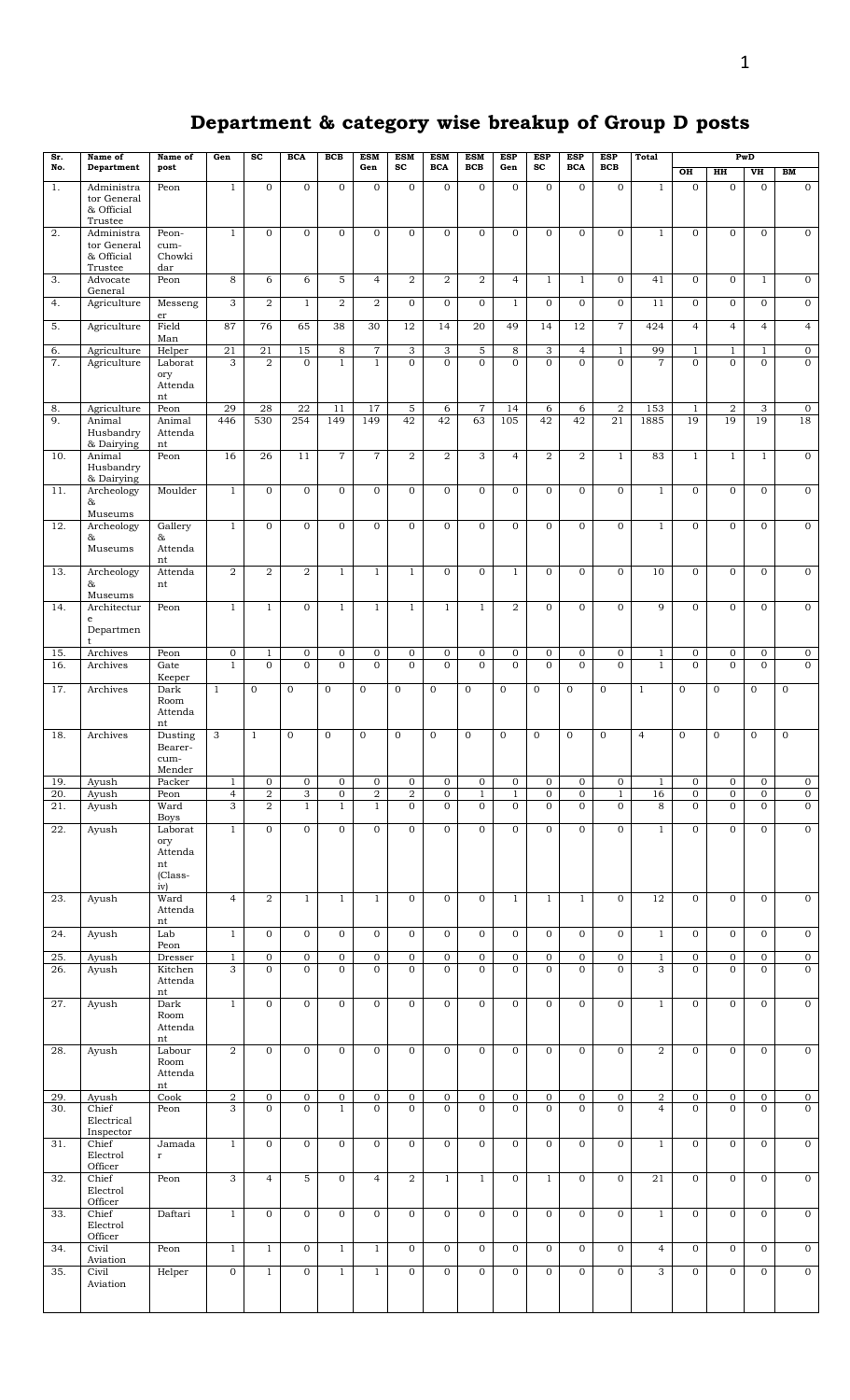| Sr.        | Name of                | Name of                | Gen                 | $\mathbf{sc}$                    | <b>BCA</b>               | <b>BCB</b>                     | <b>ESM</b>                     | <b>ESM</b>                       | <b>ESM</b>                       | <b>ESM</b>                    | <b>ESP</b>                     | <b>ESP</b>                     | <b>ESP</b>                     | <b>ESP</b>                       | <b>Total</b>          | PwD                            |                                  |                                  |                                  |
|------------|------------------------|------------------------|---------------------|----------------------------------|--------------------------|--------------------------------|--------------------------------|----------------------------------|----------------------------------|-------------------------------|--------------------------------|--------------------------------|--------------------------------|----------------------------------|-----------------------|--------------------------------|----------------------------------|----------------------------------|----------------------------------|
| No.        | Departme               | post                   |                     |                                  |                          |                                | Gen                            | $_{sc}$                          | <b>BCA</b>                       | BCB                           | Gen                            | SC                             | <b>BCA</b>                     | BCB                              |                       |                                |                                  |                                  |                                  |
| 36.        | nt<br>Command          | Peon                   | 11                  | 5                                | $\overline{4}$           | $\overline{2}$                 | 3                              | $\mathbf{1}$                     | $\mathbf{1}$                     | 1                             | $\overline{2}$                 | $\mathbf{1}$                   | $\mathbf{1}$                   | $\mathbf{0}$                     | 32                    | OH<br>$\mathbf{0}$             | HH<br>$\mathbf{0}$               | VH<br>$\mathbf{1}$               | BM<br>$\mathbf 0$                |
|            | Area                   |                        |                     |                                  |                          |                                |                                |                                  |                                  |                               |                                |                                |                                |                                  |                       |                                |                                  |                                  |                                  |
|            | Developme              |                        |                     |                                  |                          |                                |                                |                                  |                                  |                               |                                |                                |                                |                                  |                       |                                |                                  |                                  |                                  |
|            | nt<br>Authority        |                        |                     |                                  |                          |                                |                                |                                  |                                  |                               |                                |                                |                                |                                  |                       |                                |                                  |                                  |                                  |
|            | (CADA)                 |                        |                     |                                  |                          |                                |                                |                                  |                                  |                               |                                |                                |                                |                                  |                       |                                |                                  |                                  |                                  |
| 37.        | Developme              | Peon                   | 106                 | 40                               | 30                       | 15                             | 17                             | 5                                | 5                                | $\overline{7}$                | 10                             | 5                              | 5                              | 5                                | 250                   | 3                              | $\overline{a}$                   | 3                                | $\boldsymbol{2}$                 |
|            | nt and<br>Panchavat    |                        |                     |                                  |                          |                                |                                |                                  |                                  |                               |                                |                                |                                |                                  |                       |                                |                                  |                                  |                                  |
|            | $\mathbf s$            |                        |                     |                                  |                          |                                |                                |                                  |                                  |                               |                                |                                |                                |                                  |                       |                                |                                  |                                  |                                  |
| 38.        | Developme<br>nt and    | Mali-<br>cum-          | 20                  | $\overline{7}$                   | 5                        | 3                              | 3                              | $\mathbf{1}$                     | $\mathbf{1}$                     | $\mathbf{1}$                  | $\mathbf{1}$                   | $\mathbf{1}$                   | $\mathbf{1}$                   | $\mathbf{1}$                     | 45                    | $\mathbf{0}$                   | $\mathbf{0}$                     | $\mathbf{1}$                     | $\mathbf 0$                      |
|            | Panchavat              | Chowki                 |                     |                                  |                          |                                |                                |                                  |                                  |                               |                                |                                |                                |                                  |                       |                                |                                  |                                  |                                  |
|            | $\mathbf{s}$           | dar                    |                     |                                  |                          |                                |                                |                                  |                                  |                               |                                |                                |                                |                                  |                       |                                |                                  |                                  |                                  |
| 39.        | Developme<br>nt and    | Cook                   | 3                   | $\mathbf 0$                      | $\overline{0}$           | $\overline{0}$                 | $\mathbf 0$                    | $\Omega$                         | $\mathbf{O}$                     | $\mathbf{O}$                  | $\Omega$                       | $\overline{0}$                 | $\overline{0}$                 | $\mathbf 0$                      | 3                     | $\mathbf{O}$                   | $\mathbf{0}$                     | $\mathbf 0$                      | $\mathbf 0$                      |
|            | Panchayat              |                        |                     |                                  |                          |                                |                                |                                  |                                  |                               |                                |                                |                                |                                  |                       |                                |                                  |                                  |                                  |
|            | $\mathbf s$            |                        |                     |                                  |                          |                                |                                |                                  |                                  |                               |                                |                                | $\mathbf{0}$                   |                                  |                       |                                |                                  |                                  |                                  |
| 40.        | Developme<br>nt and    | Mali                   | $\overline{a}$      | $\overline{0}$                   | $\overline{0}$           | $\overline{0}$                 | $\mathbf 0$                    | $\mathbf{0}$                     | $\overline{0}$                   | $\mathbf{0}$                  | $\mathbf{O}$                   | $\mathbf{O}$                   |                                | $\mathbf 0$                      | 2                     | $\mathbf{0}$                   | $\overline{0}$                   | $\mathbf 0$                      | $\mathbf 0$                      |
|            | Panchayat              |                        |                     |                                  |                          |                                |                                |                                  |                                  |                               |                                |                                |                                |                                  |                       |                                |                                  |                                  |                                  |
| 41.        | s<br>DG Police         | Water                  | 103                 | 31                               | 36                       | 16                             | 15                             | 5                                | 5                                | $\overline{7}$                | $\mathbf{O}$                   | $\overline{0}$                 | $\mathbf 0$                    | $\mathbf 0$                      | 218                   | $\mathbf{0}$                   | $\mathbf{0}$                     | $\mathbf 0$                      | $\mathbf{0}$                     |
|            |                        | Carrier                |                     |                                  |                          |                                |                                |                                  |                                  |                               |                                |                                |                                |                                  |                       |                                |                                  |                                  |                                  |
| 42.        | DG Police              | Mali                   | $\overline{27}$     | 10                               | $\,7$                    | $\overline{4}$                 | $\overline{4}$                 | $\mathbf{1}$                     | $\boldsymbol{2}$                 | $\overline{\mathbf{2}}$       | $\mathbf 0$                    | 0                              | $\mathbf 0$                    | $\mathbf 0$                      | 57                    | $\mathbf{0}$                   | $\mathbf{0}$                     | $\overline{0}$                   | $\overline{0}$                   |
| 43.<br>44. | DG Police<br>DG Police | Dhobi<br>Barber        | 45<br>38            | 17<br>13                         | 12<br>10                 | $\overline{7}$<br>6            | 8<br>6                         | $\overline{a}$<br>$\overline{a}$ | $\overline{a}$<br>$\overline{a}$ | 3<br>2                        | $\mathbf 0$<br>$\mathbf{0}$    | $\mathbf{0}$<br>$\mathbf{0}$   | $\mathbf{0}$<br>$\mathbf{0}$   | $\overline{0}$<br>$\overline{0}$ | 96<br>79              | $\mathbf{0}$<br>$\mathbf 0$    | $\overline{0}$<br>$\overline{0}$ | $\overline{0}$<br>$\overline{0}$ | $\overline{0}$<br>$\overline{0}$ |
| 45.        | DG Police              | Cobbler                | 13                  | $\overline{4}$                   | 3                        | $\overline{2}$                 | $\overline{\mathbf{2}}$        | $\mathbf{1}$                     | $\mathbf{1}$                     | $\mathbf{1}$                  | $\mathbf 0$                    | 0                              | $\mathbf 0$                    | $\overline{0}$                   | 27                    | $\mathbf{0}$                   | $\overline{0}$                   | $\overline{0}$                   | $\overline{0}$                   |
| 46.        | DG Police              | Peon                   | 9                   | 3                                | 2                        | $\overline{\mathbf{2}}$        | 2                              | $\mathbf{0}$                     | $\mathbf{1}$                     | 0                             | 0                              | 0                              | $\mathbf{0}$                   | $\mathbf 0$                      | 19                    | $\overline{0}$                 | $\mathbf{0}$                     | $\mathbf 0$                      | $\overline{0}$                   |
| 47.        | DG Police<br>DG Police | Tailor<br>Ward         | 8<br>$\overline{4}$ | $\overline{2}$<br>$\mathbf{O}$   | 2<br>$\overline{0}$      | $\mathbf{1}$<br>$\mathbf{O}$   | $\,1$<br>$\mathbf 0$           | 0<br>$\mathbf{0}$                | $\mathbf 0$<br>$\mathbf{O}$      | $\mathbf 0$<br>$\overline{0}$ | 0<br>$\overline{0}$            | 0<br>$\overline{0}$            | $\mathbf 0$<br>$\mathbf{0}$    | $\mathbf 0$<br>$\mathbf{O}$      | 14<br>$\overline{4}$  | $\mathbf 0$<br>$\Omega$        | $\mathbf 0$<br>$\overline{0}$    | $\overline{0}$<br>$\mathbf{O}$   | $\overline{0}$<br>$\mathbf 0$    |
| 48.        |                        | Servant                |                     |                                  |                          |                                |                                |                                  |                                  |                               |                                |                                |                                |                                  |                       |                                |                                  |                                  |                                  |
| 49.        | DG Police              | Kennel                 | 5                   | $\mathbf{1}$                     | $\mathbf{1}$             | $\overline{O}$                 | $\mathbf 0$                    | $\mathbf{0}$                     | $\mathbf{O}$                     | $\mathbf{O}$                  | $\mathbf{O}$                   | $\overline{0}$                 | $\overline{0}$                 | $\mathbf 0$                      | $\overline{7}$        | $\mathbf{0}$                   | $\mathbf{0}$                     | $\mathbf{O}$                     | $\mathbf{O}$                     |
|            |                        | Man                    |                     |                                  |                          |                                |                                |                                  |                                  |                               |                                |                                |                                |                                  |                       |                                |                                  |                                  |                                  |
|            |                        | (Dog)<br>Handler)      |                     |                                  |                          |                                |                                |                                  |                                  |                               |                                |                                |                                |                                  |                       |                                |                                  |                                  |                                  |
| 50.        | DG Police              | Khalasi                | 6                   | 2                                | $\mathbf{1}$             | $\mathbf{1}$                   | $\mathbf 0$                    | $\mathbf{0}$                     | $\mathbf{0}$                     | $\mathbf{0}$                  | $\mathbf 0$                    | 0                              | $\overline{0}$                 | $\mathbf{0}$                     | 10                    | $\mathbf{0}$                   | $\mathbf{0}$                     | $\mathbf 0$                      | $\overline{0}$                   |
| 51.        | DG Police              | Daftari                | $\overline{4}$      | $\overline{0}$<br>$\overline{0}$ | $\mathbf{0}$<br>$\Omega$ | $\mathbf{O}$<br>$\overline{O}$ | $\mathbf 0$<br>$\mathbf{O}$    | $\mathbf{0}$<br>$\mathbf{O}$     | $\mathbf 0$<br>$\mathbf{O}$      | $\mathbf 0$<br>$\overline{0}$ | $\mathbf 0$<br>$\overline{0}$  | $\mathbf 0$<br>$\overline{0}$  | $\overline{0}$<br>$\mathbf{O}$ | $\mathbf{0}$<br>$\mathbf 0$      | $\overline{4}$<br>3   | $\mathbf{0}$<br>$\mathbf{0}$   | $\mathbf 0$<br>$\mathbf{0}$      | $\mathbf 0$<br>$\overline{0}$    | $\overline{0}$<br>$\overline{0}$ |
| 52.        | DG Police              | Parade<br>Attenda      | 3                   |                                  |                          |                                |                                |                                  |                                  |                               |                                |                                |                                |                                  |                       |                                |                                  |                                  |                                  |
|            |                        | nt                     |                     |                                  |                          |                                |                                |                                  |                                  |                               |                                |                                |                                |                                  |                       |                                |                                  |                                  |                                  |
| 53.        | DG Police              | Class<br>Attenda       | $\overline{a}$      | $\mathbf{0}$                     | $\overline{0}$           | 0                              | $\mathbf 0$                    | $\mathbf{0}$                     | $\mathbf{0}$                     | $\overline{0}$                | $\mathbf{O}$                   | $\overline{0}$                 | $\mathbf{O}$                   | $\mathbf{0}$                     | $\overline{a}$        | $\mathbf{0}$                   | $\mathbf 0$                      | $\mathbf 0$                      | $\overline{0}$                   |
|            |                        | nt                     |                     |                                  |                          |                                |                                |                                  |                                  |                               |                                |                                |                                |                                  |                       |                                |                                  |                                  |                                  |
| 54.        | DG Police              | Laborat                | 13                  | $\overline{4}$                   | 3                        | 2                              | $\overline{a}$                 | $\mathbf{1}$                     | $\mathbf{1}$                     | $\mathbf{1}$                  | $\overline{0}$                 | $\mathbf{O}$                   | $\mathbf{0}$                   | $\overline{0}$                   | 27                    | $\mathbf{0}$                   | $\mathbf{0}$                     | $\mathbf 0$                      | $\overline{0}$                   |
|            |                        | ory<br>Attenda         |                     |                                  |                          |                                |                                |                                  |                                  |                               |                                |                                |                                |                                  |                       |                                |                                  |                                  |                                  |
|            |                        | nt                     |                     |                                  |                          |                                |                                |                                  |                                  |                               |                                |                                |                                |                                  |                       |                                |                                  |                                  |                                  |
| 55.        | DG Police              | Visera                 | $\,2$               | $\mathbf{0}$                     | $\overline{0}$           | 0                              | 0                              | $\overline{0}$                   | $\mathbf 0$                      | 0                             | $\overline{0}$                 | 0                              | $\mathbf{O}$                   | $\mathbf{0}$                     | $\overline{a}$        | $\mathbf{0}$                   | $\mathbf{0}$                     | $\mathbf 0$                      | $\mathbf{0}$                     |
| 56.        | DG Police              | Cutter<br>Mason        | 9                   | 3                                | $\,2$                    | $\mathbf{1}$                   | $\overline{2}$                 | 0                                | $\mathbf 0$                      | $\mathbf 0$                   | $\mathbf 0$                    | 0                              | $\mathbf 0$                    | $\mathbf 0$                      | 17                    | $\mathbf{0}$                   | $\mathbf 0$                      | $\mathbf 0$                      | $\overline{0}$                   |
| 57.        | DG Police              | Carpent                | 8                   | 3                                | $\overline{2}$           | $\mathbf{1}$                   | $\mathbf{1}$                   | $\mathbf{0}$                     | $\mathbf{O}$                     | $\overline{O}$                | $\mathbf{0}$                   | $\overline{0}$                 | $\mathbf{O}$                   | $\mathbf{O}$                     | 15                    | $\Omega$                       | $\mathbf{0}$                     | $\mathbf{O}$                     | $\mathbf 0$                      |
|            |                        | er                     |                     |                                  |                          |                                |                                |                                  |                                  |                               |                                |                                |                                |                                  |                       |                                |                                  |                                  |                                  |
| 58.<br>59. | DG Police<br>DG Police | Painter<br>Library     | $\,8\,$<br>3        | 3<br>$\overline{0}$              | 2<br>$\Omega$            | $\mathbf{1}$<br>$\Omega$       | $\mathbf{1}$<br>$\mathbf{0}$   | $\mathbf 0$<br>$\Omega$          | $\mathbf 0$<br>$\Omega$          | $\mathbf{0}$<br>$\mathbf{O}$  | 0<br>$\Omega$                  | 0<br>$\overline{0}$            | $\mathbf 0$<br>$\overline{0}$  | $\mathbf 0$<br>$\mathbf{O}$      | 15<br>3               | $\mathbf{0}$<br>$\Omega$       | $\mathbf{0}$<br>$\Omega$         | $\mathbf 0$<br>$\mathbf{O}$      | $\overline{0}$<br>$\overline{0}$ |
|            |                        | Attenda                |                     |                                  |                          |                                |                                |                                  |                                  |                               |                                |                                |                                |                                  |                       |                                |                                  |                                  |                                  |
|            |                        | nt                     |                     |                                  |                          |                                |                                |                                  |                                  |                               |                                |                                |                                |                                  |                       |                                |                                  |                                  |                                  |
| 60.<br>61. | DG Police<br>DG Police | Cook<br>Blacksm        | 211<br>2            | 81<br>$\mathbf 0$                | 63<br>$\overline{0}$     | 36<br>$\mathbf{0}$             | 33<br>$\mathbf 0$              | 9<br>$\mathbf{O}$                | 9<br>$\mathbf{O}$                | 13<br>$\mathbf{0}$            | $\mathbf{0}$<br>$\mathbf{0}$   | $\overline{0}$<br>$\mathbf{O}$ | $\mathbf{0}$<br>$\mathbf{0}$   | $\overline{0}$<br>$\mathbf{0}$   | 455<br>$\overline{2}$ | $\overline{0}$<br>$\mathbf{0}$ | $\overline{0}$<br>$\overline{0}$ | $\mathbf 0$<br>$\overline{0}$    | $\overline{0}$<br>$\mathbf 0$    |
|            |                        | ith                    |                     |                                  |                          |                                |                                |                                  |                                  |                               |                                |                                |                                |                                  |                       |                                |                                  |                                  |                                  |
| 62.        | DG Police              | Electrici              | 3                   | $\mathbf{0}$                     | $\mathbf{0}$             | $\mathbf{0}$                   | $\mathbf 0$                    | $\overline{0}$                   | $\mathbf{0}$                     | $\mathbf{0}$                  | $\mathbf{O}$                   | $\mathbf{0}$                   | $\mathbf 0$                    | $\mathbf{0}$                     | 3                     | $\mathbf{0}$                   | $\mathbf{O}$                     | $\mathbf{0}$                     | $\mathbf{O}$                     |
| 63.        | Economic               | an<br>Peon-            | $\sqrt{ }$          | $\overline{7}$                   | 6                        | 3                              | 3                              | $\mathbf{0}$                     | $\mathbf 0$                      | $1\,$                         | $\overline{a}$                 | $\mathbf{1}$                   | $\mathbf{1}$                   | $\mathbf{1}$                     | 32                    | $\mathbf{1}$                   | $\overline{0}$                   | $\mathbf{O}$                     | $\mathbf 0$                      |
|            | &                      | cum-                   |                     |                                  |                          |                                |                                |                                  |                                  |                               |                                |                                |                                |                                  |                       |                                |                                  |                                  |                                  |
|            | Statistical            | chowkid                |                     |                                  |                          |                                |                                |                                  |                                  |                               |                                |                                |                                |                                  |                       |                                |                                  |                                  |                                  |
| 64.        | Analysis<br>Employme   | ar<br>Peon             | 25                  | 18                               | 13                       | 8                              | 8                              | 2                                | 2                                | $\overline{4}$                | 6                              | 3                              | 3                              | $\mathbf{1}$                     | 93                    | $\mathbf{1}$                   | $\mathbf{1}$                     | $\mathbf{1}$                     | $\overline{0}$                   |
|            | nt                     |                        |                     |                                  |                          |                                |                                |                                  |                                  |                               |                                |                                |                                |                                  |                       |                                |                                  |                                  |                                  |
| 65.        | Environme<br>nt        | Process<br>Server      | $\,2$               | $\mathbf{1}$                     | $\mathbf{O}$             | 0                              | $\mathbf{1}$                   | $\mathbf{0}$                     | $\mathbf{O}$                     | $\overline{0}$                | $\mathbf{O}$                   | $\overline{0}$                 | $\mathbf{0}$                   | $\mathbf 0$                      | $\overline{4}$        | $\mathbf{0}$                   | $\mathbf{0}$                     | $\mathbf{0}$                     | $\mathbf 0$                      |
| 66.        | Environme              | Orderly                | $\mathbf{1}$        | $\mathbf{0}$                     | $\mathbf{O}$             | $\mathbf{O}$                   | $\mathbf{0}$                   | $\mathbf{0}$                     | $\mathbf{O}$                     | $\mathbf{O}$                  | $\mathbf{O}$                   | $\mathbf{0}$                   | $\overline{0}$                 | $\mathbf 0$                      | $\mathbf{1}$          | $\mathbf{0}$                   | $\mathbf{0}$                     | $\overline{0}$                   | $\overline{0}$                   |
|            | nt                     |                        |                     |                                  |                          |                                |                                |                                  |                                  |                               |                                |                                |                                |                                  |                       | $\Omega$                       |                                  |                                  |                                  |
| 67.        | Environme<br>nt        | Peon                   | 3                   | $\mathbf{0}$                     | $\mathbf{O}$             | $\mathbf{1}$                   | $\mathbf{1}$                   | $\mathbf{0}$                     | $\mathbf{0}$                     | $\mathbf{O}$                  | $\mathbf{O}$                   | $\overline{0}$                 | $\overline{0}$                 | $\mathbf{O}$                     | 5                     |                                | $\mathbf{0}$                     | $\mathbf{O}$                     | $\mathbf 0$                      |
| 68.        | Environme              | Baillif                | $\mathbf{1}$        | $\overline{0}$                   | $\overline{0}$           | $\overline{0}$                 | $\mathbf 0$                    | $\overline{0}$                   | $\mathbf{0}$                     | $\mathbf{0}$                  | $\mathbf{0}$                   | $\overline{0}$                 | $\overline{0}$                 | $\overline{0}$                   | $\mathbf{1}$          | $\overline{0}$                 | $\overline{0}$                   | $\mathbf 0$                      | $\overline{0}$                   |
|            | nt<br><b>ESA</b>       |                        |                     | 5                                |                          | $\overline{a}$                 |                                |                                  |                                  |                               |                                | $\mathbf{0}$                   |                                |                                  |                       | $\mathbf{0}$                   | $\mathbf{0}$                     | $\overline{0}$                   |                                  |
| 69.<br>70. | ESI Health             | Peon<br>Cook           | 6<br>$\overline{2}$ | $\overline{0}$                   | 3<br>$\overline{0}$      | $\overline{0}$                 | $\overline{a}$<br>$\mathbf{0}$ | $\mathbf{1}$<br>$\mathbf{O}$     | $\mathbf{1}$<br>$\mathbf{O}$     | $\mathbf{1}$<br>$\mathbf{O}$  | $\mathbf{1}$<br>$\overline{0}$ | $\overline{O}$                 | $\mathbf 0$<br>$\overline{0}$  | $\mathbf 0$<br>$\mathbf{O}$      | 22<br>$\overline{2}$  | $\Omega$                       | $\mathbf{0}$                     | $\mathbf{O}$                     | $\overline{0}$<br>$\overline{0}$ |
|            | Care                   | Mate                   |                     |                                  |                          |                                |                                |                                  |                                  |                               |                                |                                |                                |                                  |                       |                                |                                  |                                  |                                  |
| 71.        | ESI Health<br>Care     | Ward<br>Servant        | 6                   | $\mathbf{0}$                     | $\overline{4}$           | $\overline{4}$                 | 5                              | $\overline{2}$                   | 2                                | $\overline{2}$                | $\overline{4}$                 | $\mathbf{1}$                   | $\mathbf{1}$                   | $\mathbf{0}$                     | 31                    | $\mathbf{1}$                   | $\mathbf{0}$                     | $\mathbf{O}$                     | $\mathbf 0$                      |
| 72.        | ESI Health             | Cook                   | 3                   | $\mathbf{0}$                     | $\mathbf{O}$             | $\overline{0}$                 | $\mathbf 0$                    | $\overline{0}$                   | $\mathbf{0}$                     | $\mathbf{O}$                  | $\overline{0}$                 | $\overline{0}$                 | $\overline{0}$                 | $\mathbf{0}$                     | 3                     | $\overline{0}$                 | $\overline{0}$                   | $\mathbf 0$                      | $\mathbf 0$                      |
|            | Care                   |                        |                     |                                  |                          |                                |                                |                                  |                                  |                               |                                |                                |                                |                                  |                       |                                |                                  |                                  |                                  |
| 73.        | ESI Health<br>Care     | Mali                   | 5                   | $\overline{0}$                   | $\mathbf{O}$             | $\mathbf{0}$                   | $\mathbf 0$                    | $\overline{0}$                   | $\mathbf{0}$                     | $\mathbf 0$                   | $\mathbf{0}$                   | $\overline{0}$                 | $\overline{0}$                 | $\mathbf{0}$                     | 5                     | $\mathbf{0}$                   | $\overline{0}$                   | $\overline{0}$                   | $\overline{0}$                   |
| 74.        | ESI Health             | Dresser                | 19                  | 6                                | $\overline{4}$           | 3                              | 3                              | $\mathbf{1}$                     | $\mathbf{1}$                     | $\mathbf{1}$                  | $\overline{2}$                 | $\mathbf{1}$                   | $\mathbf{0}$                   | $\mathbf{0}$                     | 41                    | $\mathbf{1}$                   | $\mathbf{0}$                     | $\overline{0}$                   | $\mathbf 0$                      |
|            | Care                   |                        |                     |                                  |                          |                                |                                |                                  |                                  |                               |                                |                                |                                |                                  |                       |                                |                                  |                                  |                                  |
| 75.        | ESI Health<br>Care     | Bearer                 | $\mathbf{1}$        | $\mathbf 0$                      | $\mathbf{O}$             | $\overline{O}$                 | $\mathbf 0$                    | $\mathbf{O}$                     | $\mathbf{O}$                     | $\mathbf{O}$                  | $\Omega$                       | $\overline{0}$                 | $\overline{0}$                 | $\mathbf 0$                      | $\mathbf{1}$          | $\mathbf{0}$                   | $\mathbf{0}$                     | 0                                | $\overline{0}$                   |
| 76.        | ESI Health             | Dhobi                  | 3                   | $\mathbf{0}$                     | $\mathbf{O}$             | $\overline{0}$                 | $\mathbf 0$                    | $\overline{0}$                   | $\mathbf{0}$                     | $\overline{0}$                | $\mathbf{0}$                   | $\overline{0}$                 | $\overline{0}$                 | $\mathbf 0$                      | 3                     | $\mathbf{0}$                   | $\overline{0}$                   | $\mathbf 0$                      | $\overline{0}$                   |
|            | Care                   |                        |                     |                                  |                          |                                |                                |                                  |                                  |                               |                                |                                |                                |                                  |                       |                                |                                  |                                  |                                  |
| 77.        | ESI Health<br>Care     | Cleaner                | $\overline{4}$      | $\mathbf{1}$                     | $\mathbf{1}$             | $\overline{0}$                 | $\mathbf{0}$                   | $\mathbf{0}$                     | $\mathbf{O}$                     | $\mathbf{O}$                  | $\Omega$                       | $\mathbf{O}$                   | $\mathbf{0}$                   | $\mathbf{0}$                     | 6                     | $\mathbf{0}$                   | $\mathbf{0}$                     | $\mathbf{0}$                     | $\mathbf 0$                      |
| 78.        | ESI Health             | Peon                   | 73                  | 30                               | 33                       | 23                             | 24                             | 8                                | 10                               | 12                            | 18                             | 8                              | 6                              | 3                                | 248                   | 3                              | 3                                | 3                                | $\mathbf 0$                      |
| 79.        | Care<br>Excise &       | Peon                   | 106                 | 54                               | 70                       | 43                             | 34                             | $\overline{7}$                   | 11                               | 16                            | 25                             | $\overline{7}$                 | 12                             | $\overline{5}$                   | 390                   | $\overline{4}$                 | $\overline{4}$                   | $\overline{4}$                   | 3                                |
|            | Taxation               |                        |                     |                                  |                          |                                |                                |                                  |                                  |                               |                                |                                |                                |                                  |                       |                                |                                  |                                  |                                  |
| 80.        | Fisheries              | Peon                   | 10                  | $\mathbf{0}$                     | 3                        | 0                              | 4                              | $\mathbf{0}$                     | 2                                | $\overline{\mathbf{2}}$       | $\mathbf{0}$                   | 0                              | $\mathbf 0$                    | $\mathbf 0$                      | 21                    | $\mathbf 0$                    | $\mathbf{0}$                     | $\mathbf 0$                      | $\mathbf 0$                      |
| 81.        | Food &<br>Drugs        | Swasthy<br>$\mathbf a$ | $\mathbf{0}$        | $\mathbf{1}$                     | $\mathbf{1}$             | $\overline{O}$                 | $\mathbf{0}$                   | $\Omega$                         | $\Omega$                         | $\mathbf{O}$                  | $\overline{0}$                 | $\Omega$                       | $\overline{0}$                 | $\mathbf{O}$                     | 2                     | $\mathbf{0}$                   | $\mathbf{0}$                     | $\mathbf 0$                      | $\mathbf{O}$                     |
|            | (Admin)                | Sahayak                |                     |                                  |                          |                                |                                |                                  |                                  |                               |                                |                                |                                |                                  |                       |                                |                                  |                                  |                                  |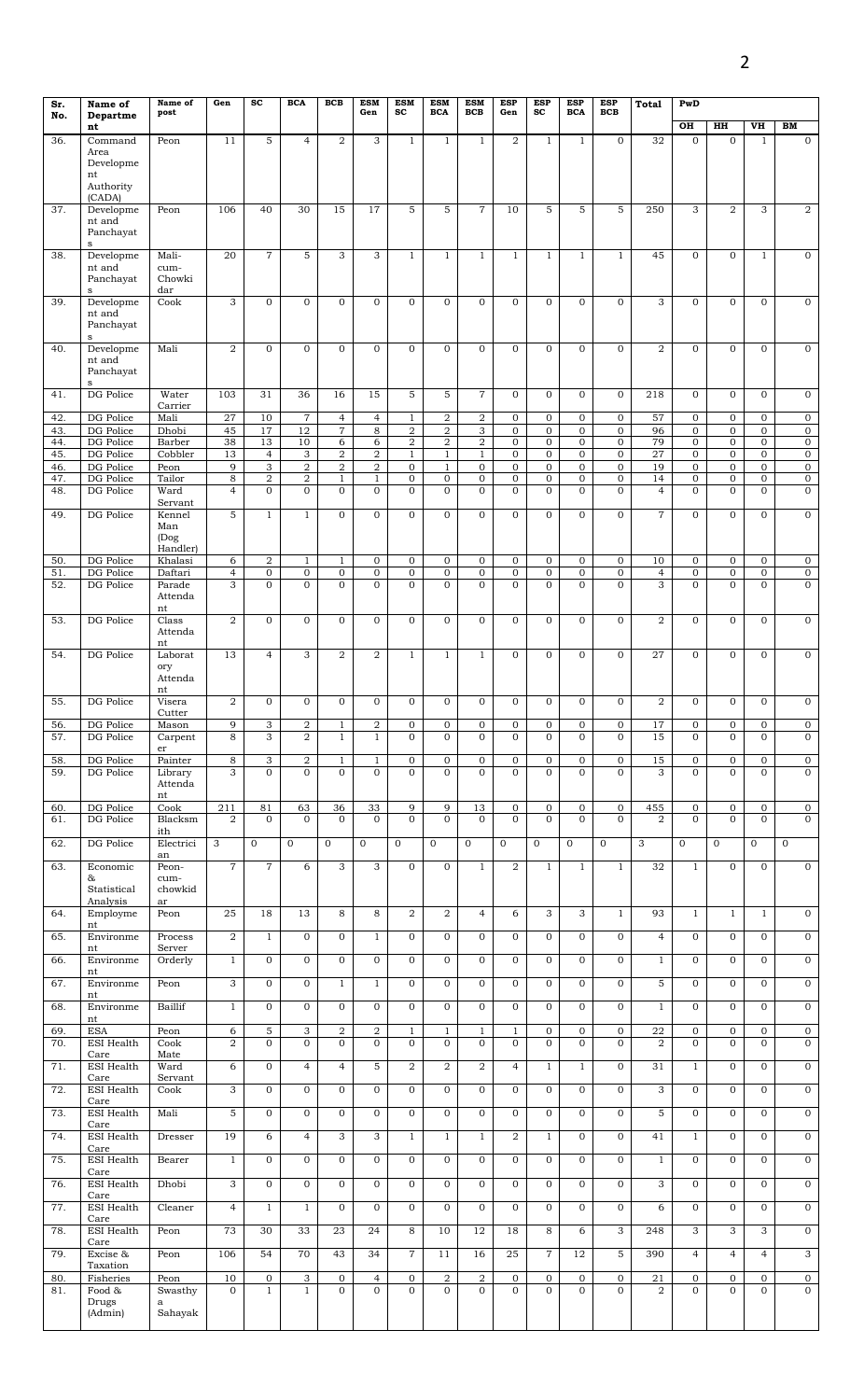| Sr.  | Name of                                                                   | Name of<br>post                         | Gen              | $\operatorname{sc}$ | <b>BCA</b>     | <b>BCB</b>       | <b>ESM</b><br>Gen | <b>ESM</b><br>sc | <b>ESM</b><br><b>BCA</b> | <b>ESM</b><br><b>BCB</b> | <b>ESP</b><br>Gen | <b>ESP</b><br>sc | <b>ESP</b><br><b>BCA</b> | ESP<br><b>BCB</b> | Total          |                |                | PwD                       |                  |
|------|---------------------------------------------------------------------------|-----------------------------------------|------------------|---------------------|----------------|------------------|-------------------|------------------|--------------------------|--------------------------|-------------------|------------------|--------------------------|-------------------|----------------|----------------|----------------|---------------------------|------------------|
| No.  | Departme<br>nt                                                            |                                         |                  |                     |                |                  |                   |                  |                          |                          |                   |                  |                          |                   |                | OH             | H H            | $\overline{\text{v}}$     | BM               |
| 83.  | Food &<br>Drugs                                                           | Peon                                    | 6                | $\boldsymbol{0}$    | $\mathbf{1}$   | $\mathbf{1}$     | 3                 | $\mathbf{1}$     | $\mathbf{1}$             | $\mathbf{1}$             | $\overline{2}$    | $\mathbf{1}$     | 0                        | $\mathbf 0$       | 17             | $\mathbf{0}$   | $\mathbf 0$    | $\mathbf 0$               | $\mathbf 0$      |
| 84.  | (Admn.)<br>Food &<br>Drugs                                                | Packer                                  | $\mathbf{1}$     | $\mathbf{1}$        | $\mathbf{1}$   | $\boldsymbol{0}$ | $\mathbf 0$       | $\mathbf{0}$     | $\mathbf{0}$             | $\mathbf 0$              | $\mathbf 0$       | $\mathbf{0}$     | 0                        | $\mathbf 0$       | 3              | 0              | $\mathbf 0$    | $\mathbf 0$               | $\mathbf{0}$     |
|      | (Admn.)                                                                   |                                         |                  |                     |                |                  |                   |                  |                          |                          |                   |                  |                          |                   |                |                |                |                           |                  |
| 85.  | Food &<br>Supplies                                                        | Peon                                    | $\overline{26}$  | 9                   | 3              | $\overline{3}$   | 3                 | $\mathbf 0$      | $\mathbf 0$              | $\mathbf 0$              | $\mathbf 0$       | $\mathbf{0}$     | $\mathbf{0}$             | $\overline{0}$    | 44             | $\mathbf{1}$   | $\overline{0}$ | $\mathbf 0$               | $\mathbf 0$      |
| 86.  | Food &<br>Supplies                                                        | $\overline{Crane}$<br>Operato<br>r-cum- | $\mathbf{1}$     | $\mathbf 0$         | $\overline{0}$ | $\mathbf 0$      | $\mathbf 0$       | $\mathbf{0}$     | $\mathbf{O}$             | $\mathbf 0$              | $\mathbf{0}$      | $\mathbf{O}$     | 0                        | $\mathbf 0$       | $\mathbf{1}$   | 0              | $\mathbf{O}$   | $\mathbf{0}$              | $\mathbf 0$      |
| 87.  | Food &                                                                    | Helper<br>Peon                          | $\mathbf{1}$     | $\mathbf{1}$        | 2              | $\mathbf 0$      | $\mathbf{0}$      | $\mathbf{O}$     | $\mathbf{0}$             | $\mathbf{0}$             | $\mathbf{0}$      | $\mathbf 0$      | 0                        | $\mathbf{0}$      | $\overline{4}$ | $\mathbf{0}$   | $\mathbf 0$    | $\mathbf{0}$              | $\boldsymbol{0}$ |
| 88.  | Supplies<br>Food &                                                        | Peon                                    | 12               | 6                   | $\overline{4}$ | 3                | $\overline{2}$    | $\mathbf{1}$     | $\mathbf{1}$             | $\mathbf{1}$             | $\mathbf 0$       | $\mathbf{1}$     | $\mathbf{1}$             | $\mathbf 0$       | 32             | $\mathbf{1}$   | $\overline{0}$ | $\overline{0}$            | $\mathbf 0$      |
| 89.  | Supplies<br>Forest                                                        | Peon                                    | $\boldsymbol{0}$ | 5                   | $\overline{4}$ | $\mathbf{3}$     | $\overline{0}$    | $\mathbf 0$      | $\mathbf 0$              | $\mathbf 0$              | $\overline{a}$    | $\mathbf{1}$     | 0                        | $\mathbf 0$       | 15             | $\overline{0}$ | $\mathbf 0$    | $\boldsymbol{0}$          | $\mathbf 0$      |
| 90.  | forest                                                                    | Mali                                    | 30               | 23                  | 25             | 6                | 6                 | $\mathbf{1}$     | $\mathbf{1}$             | $\mathbf 0$              | $\overline{4}$    | $\mathbf{1}$     | $\mathbf{1}$             | $\overline{0}$    | 98             | $\overline{0}$ | $\mathbf 0$    | $\ensuremath{\mathsf{3}}$ | $\overline{0}$   |
| 91.  | Haryana<br>BC &<br>Economica<br>lly Weaker<br>Sections<br>Kalyan<br>Nigam | Peon                                    | 10               | $\mathbf{1}$        | $\mathbf{0}$   | $1\,$            | $\mathbf{1}$      | $\mathbf{1}$     | $\mathbf{1}$             | $1\,$                    | $\mathbf{0}$      | $\overline{0}$   | $\overline{0}$           | $\mathbf 0$       | 16             | $\overline{0}$ | $\overline{0}$ | $\mathbf{O}$              | $\mathbf{O}$     |
| 92.  | Haryana<br>Board of<br>School<br>Education                                | Security<br>Guard                       | $\,7$            | 3                   | 2              | $\boldsymbol{2}$ | $\overline{2}$    | $\mathbf{1}$     | $\mathbf{1}$             | $\mathbf 0$              | $\mathbf{1}$      | $\mathbf{0}$     | 0                        | $\mathbf 0$       | 19             | $\mathbf{O}$   | $\mathbf{O}$   | $\mathbf{0}$              | $\overline{0}$   |
| 93.  | Haryana<br>Board of<br>School                                             | Mali                                    | $\boldsymbol{2}$ | $\mathbf{1}$        | $\mathbf{1}$   | $\overline{0}$   | $1\,$             | $\mathbf{0}$     | $\mathbf 0$              | $\overline{0}$           | $\mathbf 0$       | $\mathbf 0$      | $\overline{0}$           | $\mathbf 0$       | 5              | $\mathbf{0}$   | $\overline{0}$ | $\overline{0}$            | $\mathbf 0$      |
| 94.  | Education<br>Haryana                                                      | Chowki                                  | 8                | $\mathbf 5$         | 3              | 3                | 3                 | $\mathbf{1}$     | $\mathbf{1}$             | $\mathbf{1}$             | $\overline{2}$    | $\mathbf{1}$     | $\mathbf{1}$             | $\mathbf 0$       | 29             | $\mathbf{1}$   | $\mathbf 0$    | $\mathbf 0$               | $\mathbf{0}$     |
|      | Board of<br>School                                                        | dar-<br>cum-                            |                  |                     |                |                  |                   |                  |                          |                          |                   |                  |                          |                   |                |                |                |                           |                  |
| 95.  | Education<br>Haryana                                                      | Peon<br>Cook                            | 3                | $\mathbf 0$         | $\mathbf 0$    | $\mathbf 0$      | $\mathbf 0$       | $\mathbf{0}$     | $\mathbf 0$              | $\mathbf 0$              | $\mathbf 0$       | $\mathbf{0}$     | $\mathbf 0$              | $\mathbf 0$       | 3              | $\mathbf{0}$   | $\mathbf 0$    | $\mathbf 0$               | $\mathbf 0$      |
|      | Board of<br>School<br>Education                                           |                                         |                  |                     |                |                  |                   |                  |                          |                          |                   |                  |                          |                   |                |                |                |                           |                  |
| 96.  | Haryana<br>Board of<br>School                                             | Peon                                    | 16               | 12                  | 8              | $\overline{4}$   | 6                 | 2                | $\overline{2}$           | $\overline{2}$           | $\overline{4}$    | $\mathbf{1}$     | $\overline{2}$           | $\mathbf{1}$      | 60             | $\mathbf{1}$   | $\mathbf{1}$   | $\mathbf{0}$              | $\mathbf{0}$     |
| 97.  | Education<br>Haryana                                                      | Peon                                    | 3                | $\mathbf{1}$        | $\mathbf{1}$   | $\mathbf{0}$     | $\mathbf{0}$      | $\mathbf{O}$     | $\mathbf{0}$             | $\mathbf{0}$             | $\mathbf{0}$      | $\overline{0}$   | 0                        | $\mathbf{O}$      | 5              | 0              | $\mathbf 0$    | $\mathbf{0}$              | $\mathbf 0$      |
|      | Labour<br>Welfare<br>Board                                                |                                         |                  |                     |                |                  |                   |                  |                          |                          |                   |                  |                          |                   |                |                |                |                           |                  |
| 98.  | Haryana<br>Renewable<br>Energy<br>Developme<br>nt Agency<br>(HAREDA)      | Peon                                    | $\overline{3}$   | $\mathbf 0$         | $\mathbf 0$    | $\overline{0}$   | $\mathbf{O}$      | $\mathbf 0$      | $\mathbf 0$              | $\mathbf 0$              | $\mathbf 0$       | $\mathbf{O}$     | $\mathbf{O}$             | $\mathbf 0$       | 3              | $\overline{0}$ | $\overline{0}$ | $\overline{0}$            | $\mathbf 0$      |
| 99.  | Haryana<br>Seeds<br>Developme<br>nt<br>Corporatio                         | Peon                                    | 3                | $\mathbf{1}$        | $\mathbf{1}$   | $\mathbf{1}$     | $\mathbf 0$       | $\overline{0}$   | $\mathbf 0$              | $\mathbf{1}$             | 3                 | $\mathbf{0}$     | $\mathbf{0}$             | $\overline{0}$    | 10             | $\mathbf{0}$   | $\mathbf{O}$   | $\mathbf 0$               | $\mathbf{0}$     |
| 100. | n Limited<br>Haryana                                                      | Peon-                                   | 15               | 9                   | 5              | $\overline{4}$   | $\overline{4}$    | $\mathbf{1}$     | $\overline{2}$           | $\boldsymbol{2}$         | 3                 | $\mathbf{1}$     | $\mathbf{1}$             | $\mathbf 0$       | 47             | 0              | $\mathbf{1}$   | $\mathbf 0$               | $\mathbf{0}$     |
|      | State<br>Agriculture<br>Marketing                                         | cum-<br>chowkid<br>ar                   |                  |                     |                |                  |                   |                  |                          |                          |                   |                  |                          |                   |                |                |                |                           |                  |
| 101. | Board<br>Haryana                                                          | Peon                                    | 6                | $\overline{4}$      | 5              | $\overline{2}$   | $\overline{2}$    | $\mathbf{1}$     | $\mathbf 0$              | $\mathbf{0}$             | $\mathbf{0}$      | $\overline{0}$   | $\overline{0}$           | $\mathbf{0}$      | 20             | $\overline{0}$ | $\overline{0}$ | $\mathbf 0$               | $\mathbf 0$      |
|      | State<br>Pollution<br>Control                                             |                                         |                  |                     |                |                  |                   |                  |                          |                          |                   |                  |                          |                   |                |                |                |                           |                  |
| 102. | Board<br>Haryana                                                          | Field                                   | $\mathbf{0}$     | $\mathbf 0$         | $\mathbf 0$    | $\mathbf{1}$     | $1\,$             | $\mathbf{1}$     | $\mathbf{1}$             | $\mathbf 0$              | $\mathbf 0$       | $\mathbf 0$      | 0                        | $\mathbf 0$       | $\overline{4}$ | $\mathbf{O}$   | $\mathbf{O}$   | $\boldsymbol{0}$          | $\mathbf 0$      |
|      | State<br>Pollution<br>Control<br>Board                                    | Worker                                  |                  |                     |                |                  |                   |                  |                          |                          |                   |                  |                          |                   |                |                |                |                           |                  |
| 103. | Haryana<br>Tourism                                                        | Peon                                    | $\mathbf 0$      | $\mathbf{1}$        | $\mathbf{1}$   | $\mathbf{1}$     | $\mathbf{1}$      | $\mathbf{O}$     | $\mathbf 0$              | $\mathbf{0}$             | $\mathbf{0}$      | $\mathbf{0}$     | $\overline{O}$           | $\mathbf{0}$      | $\overline{4}$ | $\mathbf{0}$   | $\mathbf 0$    | $\mathbf{0}$              | $\mathbf 0$      |
| 104. | Haryana<br>Tourism<br>Corporatio                                          | Peon                                    | $\mathbf 0$      | $\mathbf{1}$        | $\mathbf{1}$   | $\mathbf{1}$     | $\overline{0}$    | $\mathbf 0$      | $\mathbf 0$              | $\overline{0}$           | $\mathbf 0$       | $\mathbf 0$      | $\overline{0}$           | $\overline{0}$    | $\overline{3}$ | $\mathbf{O}$   | $\overline{0}$ | $\overline{0}$            | $\overline{0}$   |
| 105. | n Limited<br>Haryana<br>Tourism<br>Corporatio                             | Petrol<br>Pump<br>Attenda               | $\mathbf{0}$     | 2                   | $\mathbf{0}$   | $\overline{0}$   | $\mathbf 0$       | $\mathbf{0}$     | $\mathbf 0$              | $\mathbf 0$              | $\mathbf 0$       | $\overline{0}$   | $\mathbf{0}$             | $\mathbf 0$       | $\overline{2}$ | $\mathbf 0$    | $\mathbf 0$    | $\mathbf{0}$              | $\mathbf 0$      |
| 106. | n Limited<br>Haryana                                                      | nt<br>Waiter                            | $\mathbf{0}$     | 10                  | $\mathbf 0$    | 3                | $\boldsymbol{2}$  | $\overline{0}$   | $\mathbf{O}$             | $\,2$                    | $\mathbf{0}$      | $\mathbf{0}$     | $\mathbf{O}$             | $\mathbf 0$       | 17             | $\mathbf{0}$   | $\mathbf{0}$   | $\mathbf{0}$              | $\mathbf{0}$     |
|      | Tourism<br>Corporatio<br>n Limited                                        |                                         |                  |                     |                |                  |                   |                  |                          |                          |                   |                  |                          |                   |                |                |                |                           |                  |
| 107. | Haryana<br>Tourism<br>Corporatio<br>n Limited                             | Assistan<br>t Cook-<br>cum-<br>Tandoor  | $\overline{4}$   | $\mathbf{1}$        | $1\,$          | $\mathbf{0}$     | $\boldsymbol{2}$  | $\mathbf 0$      | $\mathbf{O}$             | $\mathbf 0$              | $\mathbf 0$       | $\mathbf{0}$     | $\overline{0}$           | $\mathbf 0$       | 8              | $\mathbf 0$    | $\mathbf 0$    | $\mathbf 0$               | $\mathbf 0$      |
| 108. | Haryana<br>Woman                                                          | ia<br>Peon                              | 2                | $\mathbf{1}$        | 2              | $\mathbf{1}$     | $\overline{a}$    | $\mathbf{1}$     | $\mathbf{1}$             | $\mathbf 0$              | $\mathbf{1}$      | $\mathbf 0$      | 0                        | $\mathbf{O}$      | 11             | 0              | $\mathbf{O}$   | $\mathbf 0$               | $\mathbf{0}$     |
|      | Developme<br>nt<br>Corporatio<br>n                                        |                                         |                  |                     |                |                  |                   |                  |                          |                          |                   |                  |                          |                   |                |                |                |                           |                  |
| 109. | Health<br>Service                                                         | Peon                                    | 10               | 9                   | $\overline{7}$ | $\overline{4}$   | 5                 | $\mathbf{1}$     | $\overline{a}$           | $\boldsymbol{2}$         | $\overline{a}$    | $\mathbf{1}$     | $\mathbf{1}$             | $\mathbf{1}$      | 45             | $\overline{0}$ | $\mathbf{1}$   | $\boldsymbol{0}$          | $\overline{0}$   |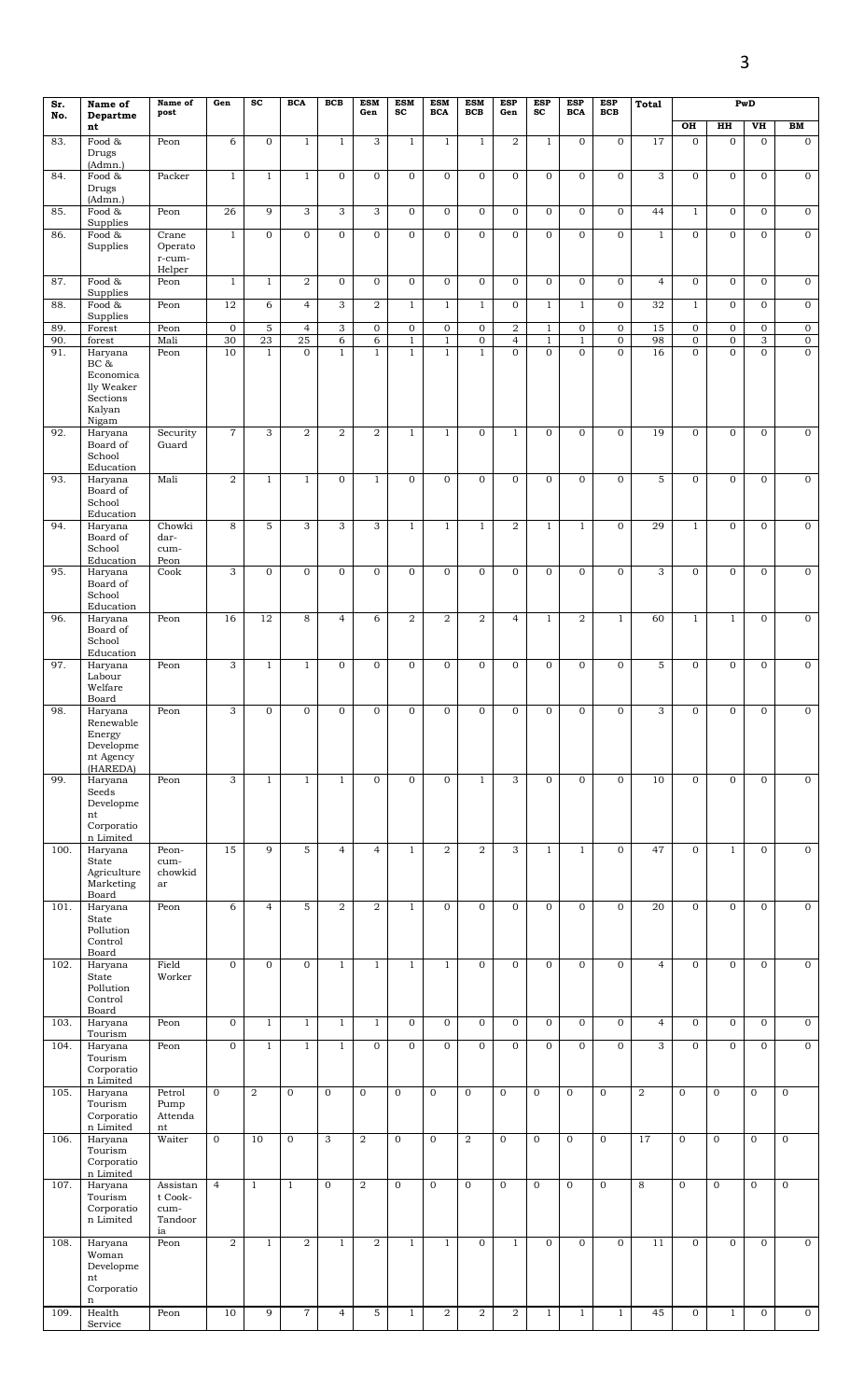| Sr.          | Name of                               | Name of                               | Gen                            | $\operatorname{sc}$              | <b>BCA</b>                    | <b>BCB</b>                     | <b>ESM</b>                       | <b>ESM</b>                     | <b>ESM</b>                     | <b>ESM</b>                    | <b>ESP</b>                     | <b>ESP</b>                       | <b>ESP</b>                     | <b>ESP</b>                       | Total              |                             | PwD                            |                                  |                                  |
|--------------|---------------------------------------|---------------------------------------|--------------------------------|----------------------------------|-------------------------------|--------------------------------|----------------------------------|--------------------------------|--------------------------------|-------------------------------|--------------------------------|----------------------------------|--------------------------------|----------------------------------|--------------------|-----------------------------|--------------------------------|----------------------------------|----------------------------------|
| No.          | Departme<br>nt                        | post                                  |                                |                                  |                               |                                | Gen                              | $_{sc}$                        | <b>BCA</b>                     | BCB                           | Gen                            | $\operatorname{sc}$              | <b>BCA</b>                     | <b>BCB</b>                       |                    | OH                          | HH                             | VH                               | ${\bf BM}$                       |
| 110.         | Higher<br>Education                   | Peon                                  | 102                            | 52                               | 38                            | 23                             | 23                               | $\overline{7}$                 | $\overline{7}$                 | 9                             | 19                             | 5                                | 5                              | 3                                | 293                | 3                           | 3                              | $\overline{4}$                   | $\mathbf{1}$                     |
| 111          | Higher<br>Education                   | Library<br>Attenda<br>nt              | 13                             | $\overline{5}$                   | $\overline{4}$                | $\overline{\mathbf{2}}$        | $\overline{2}$                   | $\mathbf{1}$                   | $\mathbf{1}$                   | $\mathbf{1}$                  | $\overline{2}$                 | $\mathbf{1}$                     | $\mathbf{1}$                   | $\overline{0}$                   | 33                 | $\mathbf{O}$                | $\mathbf{O}$                   | $\mathbf{1}$                     | $\overline{0}$                   |
| 112.         | Horticultur                           | Cook                                  | $\overline{2}$                 | $\overline{0}$                   | $\mathbf{O}$                  | $\mathbf{O}$                   | $\mathbf{0}$                     | $\mathbf{0}$                   | $\mathbf{O}$                   | $\mathbf 0$                   | $\mathbf{0}$                   | $\overline{0}$                   | $\mathbf{0}$                   | $\mathbf 0$                      | $\overline{a}$     | $\mathbf{O}$                | $\mathbf{0}$                   | $\mathbf{0}$                     | $\mathbf 0$                      |
| 113.         | $\mathbf e$<br>Horticultur<br>e       | Mali                                  | 63                             | 20                               | 11                            | 3                              | 17                               | 5                              | 6                              | $\overline{7}$                | $\overline{7}$                 | 3                                | 3                              | $1\,$                            | 146                | $\mathbf{1}$                | $\mathbf{1}$                   | 2                                | $\overline{1}$                   |
| 114          | Horticultur<br>$\mathbf e$            | Lab<br>Attenda<br>nt                  | $\overline{4}$                 | $\mathbf{1}$                     | $\overline{0}$                | $\overline{0}$                 | $\overline{0}$                   | $\mathbf 0$                    | $\mathbf 0$                    | $\overline{0}$                | $\mathbf{0}$                   | 0                                | $\overline{0}$                 | $\overline{0}$                   | $\overline{5}$     | $\mathbf 0$                 | $\mathbf{0}$                   | $\mathbf 0$                      | $\overline{0}$                   |
| 115.         | Horticultur<br>e                      | Peon                                  | 14                             | $\mathbf{1}$                     | 3                             | $\overline{2}$                 | $\overline{4}$                   | $\mathbf{1}$                   | $\mathbf{1}$                   | $1\,$                         | $\overline{2}$                 | $\mathbf{1}$                     | $\mathbf{0}$                   | $\overline{0}$                   | 30                 | $\overline{0}$              | $\mathbf 0$                    | $\mathbf{1}$                     | $\overline{0}$                   |
| 116.         | Hospitality<br>Organisati             | Halwai<br>Helper                      | $\overline{3}$                 | $\mathbf{1}$                     | $\mathbf{1}$                  | $\mathbf{1}$                   | $\overline{1}$                   | $\mathbf{0}$                   | $\overline{0}$                 | $\overline{0}$                | $\mathbf{0}$                   | $\overline{0}$                   | $\overline{0}$                 | $\overline{0}$                   | $\overline{7}$     | $\mathbf{O}$                | $\mathbf{0}$                   | $\mathbf{0}$                     | $\overline{0}$                   |
| 117.         | on<br>Hospitality<br>Organisati<br>on | Peon                                  | $\mathbf{1}$                   | $\mathbf{1}$                     | $\mathbf{1}$                  | $\mathbf{1}$                   | $1\,$                            | $\mathbf{O}$                   | $\mathbf 0$                    | $\mathbf 0$                   | $\mathbf{O}$                   | $\mathbf{O}$                     | $\mathbf{O}$                   | $\mathbf 0$                      | 5                  | $\mathbf 0$                 | $\mathbf{O}$                   | $\mathbf 0$                      | $\mathbf{O}$                     |
| 118.         | Hospitality<br>Organisati<br>on       | Cook<br>Helper                        | 5                              | $\overline{a}$                   | $\mathbf{1}$                  | $\boldsymbol{0}$               | $\mathbf 0$                      | $\mathbf{0}$                   | $\mathbf 0$                    | $1\,$                         | $\mathbf{0}$                   | $\mathbf{O}$                     | $\mathbf 0$                    | $\mathbf 0$                      | 9                  | $\mathbf 0$                 | $\overline{0}$                 | $\overline{0}$                   | $\mathbf 0$                      |
| 119.         | Hospitality<br>Organisati             | Waiter                                | 15                             | 6                                | 5                             | $\overline{\mathbf{2}}$        | 3                                | $\mathbf{0}$                   | $\mathbf 0$                    | $\mathbf{1}$                  | 2                              | $\mathbf{1}$                     | $\mathbf{1}$                   | $\mathbf{1}$                     | 37                 | $\mathbf 0$                 | $\mathbf 0$                    | 0                                | 0                                |
| 120.         | on<br>Hospitality<br>Organisati<br>on | Helper                                | $\mathbf{1}$                   | $\mathbf{1}$                     | $\mathbf{0}$                  | $\mathbf 0$                    | $\mathbf 0$                      | $\mathbf 0$                    | $\mathbf 0$                    | $\mathbf 0$                   | $\mathbf 0$                    | $\mathbf{0}$                     | $\mathbf 0$                    | $\mathbf 0$                      | $\,2$              | $\mathbf 0$                 | $\mathbf 0$                    | $\mathbf 0$                      | $\mathbf 0$                      |
| 121          | Hospitality<br>Organisati<br>on       | Store<br>Helper                       | $\mathbf{1}$                   | $\mathbf{1}$                     | $\overline{0}$                | $\mathbf 0$                    | $\mathbf{1}$                     | $\mathbf{O}$                   | $\overline{0}$                 | $\overline{0}$                | $\mathbf{0}$                   | $\overline{0}$                   | $\overline{0}$                 | $\overline{0}$                   | $\overline{3}$     | $\overline{0}$              | $\mathbf{0}$                   | $\mathbf{0}$                     | $\overline{0}$                   |
| 122.         | Hospitality<br>Organisati             | Frash                                 | $\overline{0}$                 | $1\,$                            | $\mathbf{O}$                  | $\mathbf 0$                    | $\overline{0}$                   | $\mathbf{O}$                   | $\mathbf{O}$                   | $\overline{0}$                | $\mathbf{0}$                   | $\overline{0}$                   | $\overline{0}$                 | $\overline{0}$                   | $\mathbf{1}$       | $\mathbf 0$                 | $\mathbf{0}$                   | $\mathbf{0}$                     | $\overline{0}$                   |
| 123.         | on<br>Hospitality<br>Organisati       | Tandoor<br>ia                         | 3                              | $\mathbf{1}$                     | $\mathbf{O}$                  | $\mathbf{O}$                   | $\mathbf{0}$                     | $\mathbf{0}$                   | $\mathbf{O}$                   | $\mathbf{0}$                  | $\mathbf{O}$                   | $\overline{0}$                   | $\mathbf{0}$                   | $\mathbf{O}$                     | $\overline{4}$     | $\mathbf{O}$                | $\overline{0}$                 | $\overline{0}$                   | $\mathbf 0$                      |
| 124.         | on<br>Housing<br>Board<br>Haryana     | Peon                                  | $\overline{3}$                 | $\mathbf{1}$                     | $\overline{5}$                | 3                              | $\overline{1}$                   | $\mathbf{0}$                   | $\mathbf{0}$                   | $\overline{0}$                | $\mathbf{0}$                   | $\overline{0}$                   | $\overline{0}$                 | $\overline{0}$                   | 13                 | $\mathbf{0}$                | $\mathbf{0}$                   | $\mathbf{0}$                     | $\overline{0}$                   |
| 125.         | Home<br>Guard and<br>Civil<br>Defense | Cook                                  | $\overline{7}$                 | $\mathbf{1}$                     | 2                             | $\overline{2}$                 | $\overline{2}$                   | $\mathbf{1}$                   | $\mathbf{1}$                   | $\mathbf 0$                   | $\mathbf{1}$                   | $\mathbf{1}$                     | $\mathbf{0}$                   | $\mathbf 0$                      | 18                 | $\mathbf 0$                 | $\mathbf{0}$                   | $\mathbf{0}$                     | $\mathbf 0$                      |
| 126.<br>127. | <b>HPSC</b><br>Industries             | Peon<br>Peon                          | $\sqrt{2}$<br>17               | $\overline{a}$<br>13             | $\boldsymbol{2}$<br>12        | $\mathbf{1}$<br>$\overline{9}$ | $\mathbf{1}$<br>$\overline{7}$   | $\mathbf 0$<br>3               | $\mathbf 0$<br>3               | $\mathbf 0$<br>$\overline{4}$ | $\mathbf{1}$<br>5              | $\mathbf 0$<br>$\overline{3}$    | $\mathbf 0$<br>$\overline{2}$  | $\mathbf 0$<br>$\overline{0}$    | 9<br>78            | $\mathbf 0$<br>$\mathbf{1}$ | $\overline{0}$<br>$\mathbf{1}$ | $\mathbf{0}$<br>$\mathbf{1}$     | 0<br>$\overline{0}$              |
| 128          | &<br>Commerce<br>Industries           | ${\it Helper}$                        | $\mathbf{1}$                   | 0                                | $\mathbf{1}$                  | 0                              | $\mathbf 0$                      | 0                              | $\mathbf 0$                    | $\mathbf 0$                   | $\mathbf{1}$                   | 0                                | $\mathbf 0$                    | $\mathbf 0$                      | 3                  | $\mathbf 0$                 | $\mathbf 0$                    | $\mathbf 0$                      | $\mathbf 0$                      |
|              | &<br>Commerce                         |                                       |                                |                                  |                               |                                |                                  |                                |                                |                               |                                |                                  |                                |                                  |                    |                             |                                |                                  |                                  |
| 129.         | Industries<br>&<br>Commerce           | Lab Boy                               | $\overline{0}$                 | $\overline{a}$                   | $\mathbf{0}$                  | $\mathbf{1}$                   | $\mathbf 0$                      | $\mathbf{1}$                   | $\mathbf{1}$                   | $\overline{0}$                | $\mathbf{0}$                   | $\overline{0}$                   | $\mathbf{0}$                   | $\overline{0}$                   | 5                  | $\mathbf 0$                 | $\mathbf{0}$                   | $\mathbf{0}$                     | $\overline{0}$                   |
| 130.         | Irrigation<br>& Water<br>Resources    | Beldar                                | 774                            | 242                              | 211                           | 175                            | 87                               | 39                             | 34                             | 39                            | 48                             | 6                                | 5                              | $\overline{2}$                   | 1662               | 9                           | 9                              | 9                                | 6                                |
| 131.         | Irrigation<br>& Water<br>Resources    | Helper                                | 278                            | 187                              | 137                           | 78                             | 50                               | 21                             | 18                             | 19                            | 19                             | $\overline{4}$                   | 3                              | $\mathbf{1}$                     | 815                | 3                           | 3                              | $\overline{4}$                   | $\mathfrak{S}$                   |
| 132.         | Irrigation<br>& Water<br>Resources    | Peon                                  | 267                            | 146                              | 117                           | 81                             | 19                               | 3                              | $\overline{2}$                 | $\,2$                         | 14                             | 3                                | $\overline{2}$                 | $\overline{0}$                   | 656                | $\overline{9}$              | 9                              | 9                                | $\overline{3}$                   |
| 133.         | Labour                                | Peon                                  | 35                             | $\overline{12}$                  | 9                             | 6                              | 6                                | $\overline{\mathbf{2}}$        | $\overline{a}$                 | $\overline{\mathbf{2}}$       | $\overline{a}$                 | $\overline{\mathbf{2}}$          | $\overline{2}$                 | $\mathbf{1}$                     | 83                 | $\overline{0}$              | $\overline{0}$                 | 3                                | $\overline{0}$                   |
| 134.         | Labour                                | Lab<br>Attenda<br>nt                  | 3                              | $\mathbf{1}$                     | $\overline{0}$                | $\mathbf{O}$                   | $\mathbf{0}$                     | $\mathbf{O}$                   | $\mathbf{0}$                   | $\mathbf{O}$                  | $\mathbf{O}$                   | $\overline{0}$                   | $\mathbf{0}$                   | $\mathbf{O}$                     | $\overline{4}$     | $\overline{0}$              | $\mathbf{0}$                   | $\overline{O}$                   | $\mathbf 0$                      |
| 135.         | Labour                                | Orderly                               | $\overline{3}$                 | $\mathbf{1}$                     | $\mathbf{1}$                  | $\mathbf{1}$                   | $\mathbf{1}$                     | $\overline{0}$                 | $\overline{0}$                 | $\mathbf 0$                   | $\overline{0}$                 | $\overline{0}$                   | $\overline{0}$                 | $\overline{0}$                   | $\overline{7}$     | $\overline{0}$              | $\overline{0}$                 | $\overline{0}$                   | $\overline{0}$                   |
| 136.         | Labour                                | Process<br>Server                     | 3                              | $\mathbf{1}$                     | $\mathbf{1}$                  | $\mathbf{1}$                   | $\mathbf{1}$                     | $\mathbf{0}$                   | $\mathbf{0}$                   | $\mathbf 0$                   | $\overline{0}$                 | $\overline{0}$                   | $\mathbf{0}$                   | $\overline{0}$                   | $\overline{7}$     | $\mathbf{O}$                | $\overline{0}$                 | $\overline{0}$                   | $\overline{0}$                   |
| 137.         | Labour                                | Usher                                 | 3                              | $\mathbf{1}$                     | $\mathbf{1}$                  | $\mathbf{1}$                   | $1\,$                            | $\overline{0}$                 | $\mathbf 0$                    | $\mathbf 0$                   | $\overline{0}$                 | 0                                | $\overline{0}$                 | $\overline{0}$                   | $\overline{7}$     | $\mathbf 0$                 | $\overline{0}$                 | $\overline{0}$                   | $\overline{0}$                   |
| 138.<br>139. | Labour<br>Law &                       | Mali<br>Peon                          | $\mathbf{1}$<br>$\overline{5}$ | $\overline{0}$<br>$\overline{3}$ | $\mathbf 0$<br>$\overline{4}$ | $\overline{0}$<br>$\mathbf{1}$ | $\boldsymbol{0}$<br>$\mathbf{1}$ | $\overline{0}$<br>$\mathbf{1}$ | $\overline{0}$<br>$\mathbf{0}$ | $\mathbf 0$<br>$\mathbf{1}$   | $\overline{0}$<br>$\mathbf{1}$ | $\overline{0}$<br>$\overline{0}$ | $\overline{0}$<br>$\mathbf{0}$ | $\overline{0}$<br>$\overline{0}$ | $\mathbf{1}$<br>17 | $\mathbf 0$<br>$\mathbf{0}$ | $\mathbf{0}$<br>$\overline{0}$ | $\overline{0}$<br>$\overline{0}$ | $\overline{0}$<br>$\overline{0}$ |
| 140.         | Legislative<br>Law &                  | Frash                                 | $\mathbf{1}$                   | $\overline{0}$                   | $\mathbf 0$                   | $\overline{0}$                 | $\mathbf 0$                      | $\overline{0}$                 | $\mathbf{0}$                   | $\mathbf 0$                   | $\mathbf{0}$                   | $\overline{0}$                   | $\overline{0}$                 | $\overline{0}$                   | $\mathbf{1}$       | $\mathbf{0}$                | $\overline{0}$                 | $\overline{0}$                   | $\overline{0}$                   |
| 141.         | Legislative<br>Mines &                | Mining                                | $\overline{4}$                 | $\overline{2}$                   | $\overline{9}$                | 5                              | $\mathbf{0}$                     | $\overline{2}$                 | 2                              | $\mathbf{1}$                  | 5                              | $\overline{a}$                   | $\overline{2}$                 | $\mathbf{1}$                     | 35                 | $\mathbf{0}$                | $\mathbf{0}$                   | $\mathbf{0}$                     | $\mathbf 0$                      |
| 142.         | Geology<br>Mines &                    | Guard<br>Peon                         | $\mathbf{0}$                   | $\mathbf{1}$                     | $\mathbf{O}$                  | $\mathbf{1}$                   | $\mathbf{1}$                     | $\mathbf{O}$                   | $\mathbf{0}$                   | $\mathbf 0$                   | $\overline{0}$                 | $\overline{0}$                   | $\mathbf{O}$                   | $\overline{0}$                   | 3                  | $\overline{0}$              | $\mathbf{O}$                   | $\mathbf{O}$                     | $\overline{0}$                   |
| 143.         | Geology<br>New and<br>Renewable       | Peon                                  | $\mathbf{1}$                   | $\mathbf{1}$                     | $\mathbf{1}$                  | $\mathbf{1}$                   | $\boldsymbol{2}$                 | $\mathbf{1}$                   | $\mathbf 0$                    | $\mathbf 0$                   | $\mathbf{1}$                   | $\overline{0}$                   | $\mathbf{0}$                   | $\overline{0}$                   | 8                  | $\overline{0}$              | $\mathbf{0}$                   | $\mathbf 0$                      | $\overline{0}$                   |
| 144.         | Energy<br>O/o Chief<br>Secretary      | Assistan<br>t<br>electrici            | $\overline{0}$                 | $\mathbf{1}$                     | $\mathbf{0}$                  | $\overline{0}$                 | $\overline{0}$                   | $\mathbf{0}$                   | $\mathbf{0}$                   | $\mathbf{O}$                  | $\overline{0}$                 | $\overline{0}$                   | $\overline{0}$                 | $\overline{0}$                   | $\mathbf{1}$       | $\overline{0}$              | $\mathbf{O}$                   | $\overline{O}$                   | $\overline{0}$                   |
| 145.         | O/o Chief                             | an-cum-<br>Helper<br>Cane             | 2                              | $\overline{0}$                   | $\mathbf 0$                   | $\mathbf{0}$                   | $\mathbf 0$                      | $\mathbf 0$                    | $\mathbf 0$                    | $\mathbf 0$                   | $\mathbf{0}$                   | $\overline{0}$                   | $\mathbf{0}$                   | $\overline{0}$                   | $\,2$              | $\mathbf 0$                 | $\mathbf 0$                    | $\mathbf 0$                      | $\overline{0}$                   |
| 146.         | Secretary<br>O/o Chief                | Worker<br>Frash                       | $\mathbf{0}$                   | $\mathbf{1}$                     | $\overline{0}$                | $\overline{0}$                 | $\overline{0}$                   | $\mathbf{0}$                   | $\overline{0}$                 | $\mathbf{0}$                  | $\mathbf{0}$                   | $\overline{0}$                   | $\overline{0}$                 | $\overline{0}$                   | $\mathbf{1}$       | $\overline{0}$              | $\mathbf{0}$                   | $\mathbf{0}$                     | $\overline{0}$                   |
|              | Secretary                             |                                       |                                |                                  |                               |                                |                                  |                                |                                |                               |                                |                                  |                                |                                  |                    |                             |                                |                                  |                                  |
| 147.         | O/o Chief<br>Secretary                | Peon-<br>cum-<br>chowkid<br>ar        | 41                             | 34                               | 30                            | 19                             | 15                               | $\overline{4}$                 | 6                              | $\overline{9}$                | 11                             | $\overline{4}$                   | 6                              | $\overline{3}$                   | 182                | $\mathbf{1}$                | 3                              | 3                                | $\overline{0}$                   |
| 148.         | O/o Chief<br>Secretary                | Helper<br>to<br>Linema<br>$\mathbf n$ | $\mathbf{1}$                   | $\overline{0}$                   | $\mathbf{O}$                  | $\mathbf{0}$                   | $\mathbf{0}$                     | $\overline{0}$                 | $\mathbf{O}$                   | $\mathbf{O}$                  | $\mathbf{O}$                   | $\overline{0}$                   | $\mathbf{0}$                   | $\mathbf{O}$                     | $\mathbf{1}$       | $\mathbf{O}$                | $\mathbf{0}$                   | $\overline{0}$                   | $\mathbf 0$                      |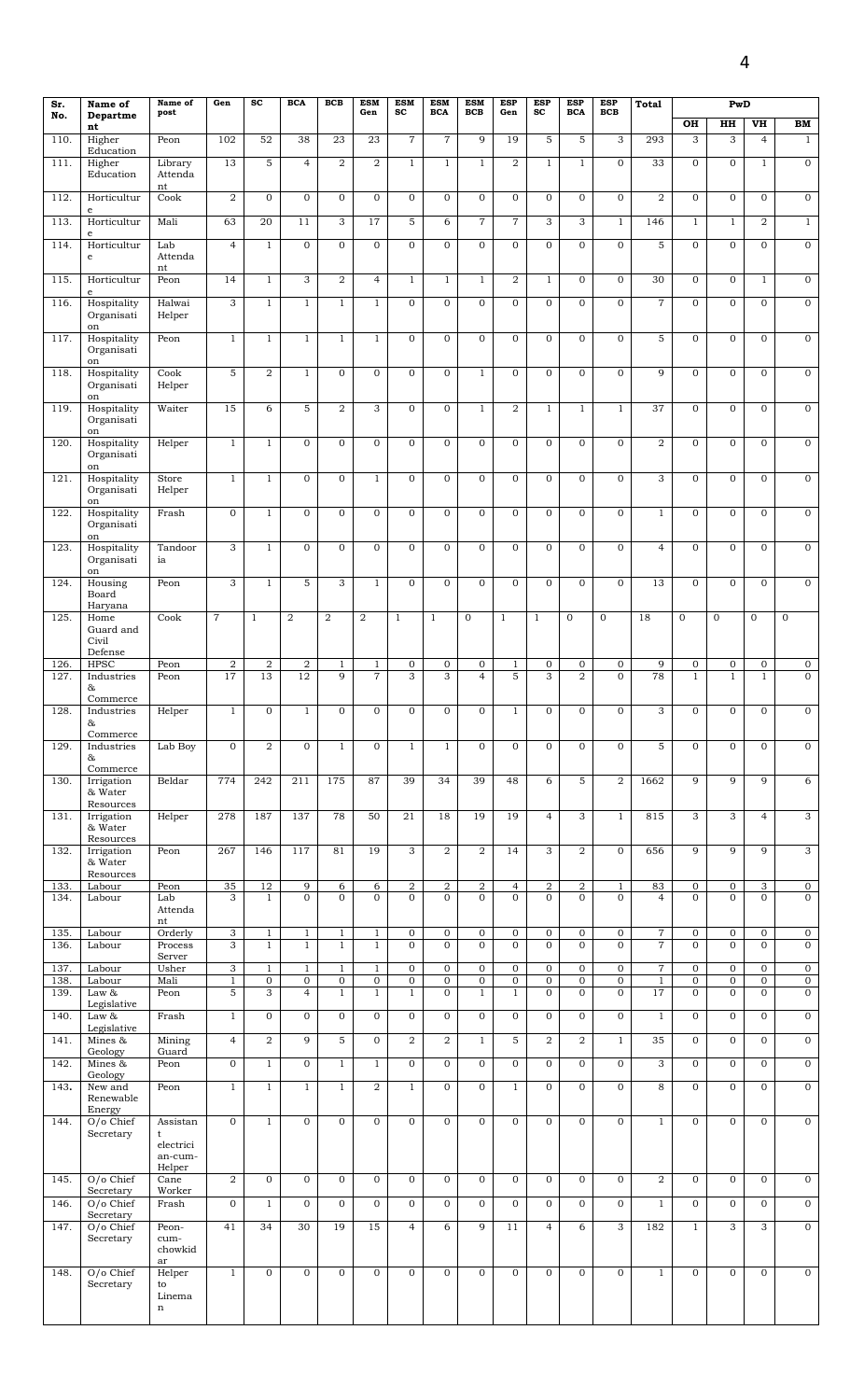| Sr.          | Name of                                  | Name of                      | Gen                            | <b>SC</b>                      | <b>BCA</b>              | <b>BCB</b>          | <b>ESM</b>                       | <b>ESM</b>                   | <b>ESM</b>                   | <b>ESM</b>            | <b>ESP</b>                   | <b>ESP</b>                       | <b>ESP</b>                   | <b>ESP</b>                    | Total                 |                                         |                                  |                                  | PwD                            |
|--------------|------------------------------------------|------------------------------|--------------------------------|--------------------------------|-------------------------|---------------------|----------------------------------|------------------------------|------------------------------|-----------------------|------------------------------|----------------------------------|------------------------------|-------------------------------|-----------------------|-----------------------------------------|----------------------------------|----------------------------------|--------------------------------|
| No.          | Departme<br>nt                           | post                         |                                |                                |                         |                     | Gen                              | sc                           | <b>BCA</b>                   | BCB                   | Gen                          | sc                               | <b>BCA</b>                   | <b>BCB</b>                    |                       | OH                                      | HH                               | VH                               | ${\bf BM}$                     |
| 149          | <b>PCCF Wild</b><br>Life                 | Keeper                       | $\mathbf{1}$                   | $\mathbf{1}$                   | $\mathbf{O}$            | $\overline{0}$      | $\mathbf{O}$                     | $\mathbf{0}$                 | $\mathbf 0$                  | $\mathbf{0}$          | $\mathbf{0}$                 | $\overline{0}$                   | $\mathbf{O}$                 | $\mathbf 0$                   | 2                     | $\mathbf{O}$                            | $\mathbf{0}$                     | $\mathbf{0}$                     | $\mathbf 0$                    |
| 150.         | PCCF Wild                                | Peon                         | $\boldsymbol{2}$               | $\mathbf{1}$                   | $\overline{0}$          | 0                   | $\overline{0}$                   | $\mathbf{0}$                 | $\mathbf 0$                  | $\overline{0}$        | $\mathbf{O}$                 | $\mathbf 0$                      | $\mathbf 0$                  | $\mathbf 0$                   | 3                     | 0                                       | $\mathbf 0$                      | $\mathbf 0$                      | $\overline{0}$                 |
| 151          | Life<br><b>PCCF Wild</b><br>Life         | Mali-<br>cum-<br>Chowki      | $\mathbf{0}$                   | $\mathbf{1}$                   | $\mathbf{O}$            | $\mathbf{O}$        | $\mathbf 0$                      | $\mathbf{0}$                 | $\mathbf{0}$                 | $\mathbf{0}$          | $\mathbf{O}$                 | $\mathbf{0}$                     | $\mathbf{O}$                 | $\mathbf{O}$                  | $\mathbf{1}$          | $\mathbf{0}$                            | $\mathbf{0}$                     | $\mathbf{0}$                     | $\overline{0}$                 |
|              |                                          | dar                          |                                |                                |                         |                     |                                  |                              |                              |                       |                              |                                  |                              |                               |                       |                                         |                                  |                                  |                                |
| 152.         | PCCF Wild<br>Life                        | Attenda<br>nt-cum-<br>Chowki | $\mathbf{1}$                   | $\mathbf{O}$                   | $\mathbf{O}$            | $\mathbf{O}$        | $\mathbf{O}$                     | $\mathbf{0}$                 | $\mathbf{0}$                 | $\mathbf{0}$          | $\mathbf{0}$                 | $\overline{O}$                   | $\mathbf{O}$                 | $\mathbf{O}$                  | $\mathbf{1}$          | $\mathbf{0}$                            | $\mathbf{0}$                     | $\mathbf{0}$                     | $\mathbf 0$                    |
| 153.         | Prosecutio                               | dar<br>Peon                  | 12                             | 8                              | 5                       | 5                   | $\overline{4}$                   | $\overline{a}$               | $\overline{2}$               | $1\,$                 | 3                            | $\mathbf{1}$                     | $\mathbf{1}$                 | $\mathbf{0}$                  | 44                    | $\mathbf{0}$                            | $\mathbf{0}$                     | $\mathbf{0}$                     | $\mathbf{1}$                   |
| 154.         | n<br>Public<br>Health<br>Engineerin<br>g | Peon                         | $\overline{32}$                | 27                             | 27                      | 19                  | 10                               | 5                            | $\overline{4}$               | $\overline{2}$        | 8                            | 5                                | $\overline{2}$               | $\mathbf{1}$                  | 142                   | $\overline{4}$                          | $\mathbf{1}$                     | $\mathbf{0}$                     | $\overline{0}$                 |
| 155.         | PWD (B&R)                                | Road<br>Mate                 | 29                             | $\overline{15}$                | 10                      | 9                   | 8                                | 3                            | $\overline{4}$               | $\mathbf{1}$          | $\overline{4}$               | $\mathbf{1}$                     | $\mathbf{1}$                 | $\mathbf{0}$                  | 85                    | $\mathbf{1}$                            | $\mathbf{1}$                     | $\mathbf{1}$                     | $\mathbf 0$                    |
| 156.         | PWD (B&R)                                | Cleaner                      | 15                             | 3                              | $\mathbf{1}$            | $\mathbf{1}$        | $\mathbf{1}$                     | $\mathbf{0}$                 | $\mathbf 0$                  | $\mathbf 0$           | $\overline{0}$               | $\overline{0}$                   | $\mathbf 0$                  | $\mathbf 0$                   | 21                    | $\mathbf 0$                             | $\overline{0}$                   | $\mathbf 0$                      | $\overline{0}$                 |
| 157.<br>158. | PWD (B&R)<br>PWD (B&R)                   | Mali<br>Head                 | 52<br>$\overline{4}$           | 33<br>$\overline{2}$           | 23<br>$\mathbf{1}$      | 14<br>$\mathbf{1}$  | 15<br>$\mathbf{1}$               | 5<br>$\overline{0}$          | 5<br>$\mathbf{0}$            | 6<br>$\mathbf{O}$     | 11<br>$\mathbf{0}$           | $\overline{4}$<br>$\overline{0}$ | 5<br>$\mathbf 0$             | $\overline{2}$<br>$\mathbf 0$ | 175<br>9              | $\overline{\mathbf{2}}$<br>$\mathbf{0}$ | $\overline{a}$<br>$\overline{0}$ | $\overline{a}$<br>$\overline{0}$ | $\mathbf{1}$<br>$\overline{0}$ |
| 159          | $\overline{\text{PWD}}$ (B&R)            | Mali<br>Mate                 | $\overline{22}$                | 10                             | $\,7$                   | 5                   | 5                                | $\overline{2}$               | $\overline{2}$               | $\mathbf 0$           | 3                            | 0                                | $\overline{0}$               | $\mathbf 0$                   | 56                    | $\mathbf{1}$                            | $\mathbf{1}$                     | $\overline{0}$                   | $\overline{0}$                 |
| 160.         | PWD (B&R)                                | Gang<br>Mate                 | 6                              | $\overline{2}$                 | $\overline{2}$          | $\mathbf{1}$        | $\mathbf{O}$                     | $\Omega$                     | $\mathbf{0}$                 | $\mathbf{0}$          | $\Omega$                     | $\overline{0}$                   | $\mathbf{O}$                 | $\mathbf{0}$                  | 11                    | $\Omega$                                | $\mathbf{0}$                     | $\overline{0}$                   | $\mathbf 0$                    |
| 161          | PWD (B&R)                                | Room<br>Attenda<br>nt        | 6                              | $\overline{a}$                 | $\mathbf{1}$            | $\mathbf{1}$        | $1\,$                            | $\overline{0}$               | $\mathbf{0}$                 | $\mathbf 0$           | $\overline{0}$               | $\overline{0}$                   | $\mathbf 0$                  | $\mathbf 0$                   | 11                    | $\mathbf{0}$                            | $\mathbf 0$                      | $\mathbf 0$                      | $\overline{0}$                 |
| 162<br>163   | PWD (B&R)<br>PWD (B&R)                   | Peon<br>Beldar               | 83<br>416                      | 43<br>303                      | 30<br>224               | 17<br>131           | $\overline{20}$<br>135           | 6<br>40                      | 6<br>41                      | 3<br>58               | 11<br>98                     | $\overline{a}$<br>39             | $\,2$<br>$\overline{39}$     | $\mathbf{1}$<br>18            | 224<br>1542           | $\overline{2}$<br>16                    | $\overline{a}$<br>15             | $\overline{2}$<br>15             | $\overline{\mathbf{c}}$<br>15  |
| 164.         | PWD (B&R)                                | Laborat<br>ory               | 3                              | $\overline{0}$                 | $\Omega$                | $\overline{0}$      | $\mathbf 0$                      | $\Omega$                     | $\Omega$                     | $\mathbf{0}$          | $\Omega$                     | $\mathbf{0}$                     | $\mathbf{O}$                 | $\mathbf{0}$                  | 3                     | $\Omega$                                | $\Omega$                         | $\mathbf{0}$                     | $\overline{0}$                 |
|              |                                          | Attenda<br>nt                |                                |                                |                         |                     |                                  |                              |                              |                       |                              |                                  |                              |                               |                       |                                         |                                  |                                  |                                |
| 165.         | PWD (B&R)                                | Telepho<br>ne<br>Attenda     | $\mathbf{1}$                   | $\mathbf{0}$                   | $\overline{0}$          | 0                   | $\mathbf 0$                      | $\mathbf{0}$                 | $\mathbf{0}$                 | $\mathbf 0$           | $\mathbf{0}$                 | $\mathbf{0}$                     | $\mathbf 0$                  | $\mathbf 0$                   | $\mathbf{1}$          | $\mathbf{0}$                            | $\overline{0}$                   | $\mathbf{0}$                     | $\mathbf 0$                    |
| 166.         | PWD (B&R)                                | nt<br>Women                  | 3                              | $\mathbf{1}$                   | $\mathbf{O}$            | $\overline{0}$      | $\mathbf{O}$                     | $\overline{0}$               | $\mathbf{0}$                 | $\mathbf{O}$          | $\mathbf{0}$                 | $\overline{0}$                   | $\mathbf{O}$                 | $\mathbf{0}$                  | $\overline{4}$        | $\overline{O}$                          | $\mathbf{0}$                     | $\mathbf{0}$                     | $\mathbf 0$                    |
| 167.         | PWD (B&R)                                | n Coolie<br>Coolie           | $\overline{3}$                 | $\overline{0}$                 | $\mathbf 0$             | $\overline{0}$      | $\mathbf 0$                      | $\overline{0}$               | $\mathbf 0$                  | $\mathbf 0$           | $\overline{0}$               | $\overline{0}$                   | $\mathbf 0$                  | $\boldsymbol{0}$              | 3                     | $\mathbf 0$                             | $\overline{0}$                   | $\mathbf 0$                      | $\overline{0}$                 |
| 168.         | PWD (B&R)                                | Glass<br>Cleaner             | $\mathbf{1}$                   | $\overline{0}$                 | $\mathbf{O}$            | $\overline{0}$      | $\mathbf 0$                      | $\mathbf{0}$                 | $\mathbf{0}$                 | $\mathbf 0$           | $\mathbf{0}$                 | $\overline{0}$                   | $\mathbf{O}$                 | $\mathbf 0$                   | $\mathbf{1}$          | $\overline{O}$                          | $\overline{0}$                   | $\overline{0}$                   | $\overline{0}$                 |
| 169          | PWD (B&R)                                | Store<br>Attenda             | $\overline{2}$                 | $\mathbf{0}$                   | $\mathbf{O}$            | $\overline{0}$      | $\mathbf 0$                      | $\overline{0}$               | $\mathbf{0}$                 | $\mathbf{O}$          | $\mathbf{O}$                 | $\overline{O}$                   | $\mathbf{O}$                 | $\mathbf 0$                   | $\overline{2}$        | $\overline{O}$                          | $\mathbf{0}$                     | $\mathbf{0}$                     | $\overline{0}$                 |
| 170.         | PWD (B&R)                                | nt<br>Chainm<br>an           | $\mathbf{1}$                   | 0                              | $\mathbf{O}$            | 0                   | $\mathbf 0$                      | $\overline{0}$               | $\mathbf 0$                  | $\mathbf 0$           | $\mathbf{O}$                 | 0                                | $\mathbf 0$                  | $\mathbf 0$                   | $\mathbf{1}$          | 0                                       | $\mathbf{O}$                     | $\mathbf{0}$                     | $\mathbf 0$                    |
| 171.         | PWD (B&R)                                | Store                        | $\mathbf{1}$                   | $\overline{0}$                 | $\mathbf 0$             | $\overline{0}$      | $\mathbf 0$                      | $\overline{0}$               | $\mathbf 0$                  | $\mathbf{O}$          | $\mathbf{O}$                 | $\overline{O}$                   | $\mathbf 0$                  | $\mathbf 0$                   | $\mathbf{1}$          | 0                                       | $\mathbf{0}$                     | $\overline{0}$                   | $\overline{0}$                 |
| 172.         | PWD (B&R)                                | Munshi<br>T.Mate             | 56                             | 40                             | 29                      | 17                  | 18                               | 6                            | 6                            | 8                     | 13                           | $5\overline{)}$                  | 5                            | $\overline{a}$                | 205                   | $\overline{2}$                          | $\overline{2}$                   | $\overline{2}$                   | $\overline{2}$                 |
| 173.         | Prision                                  | Ordely                       | $\overline{2}$                 | $\mathbf 0$                    | $\mathbf{1}$            | $\mathbf 0$         | $\mathbf 0$                      | $\mathbf 0$                  | $\mathbf{0}$                 | $\mathbf 0$           | $\mathbf 0$                  | $\overline{0}$                   | $\mathbf{0}$                 | $\mathbf 0$                   | 3                     | $\mathbf{0}$                            | $\mathbf 0$                      | $\mathbf 0$                      | $\overline{0}$                 |
| 174.<br>175. | Prision<br>Prision                       | Peon<br>Cook                 | $\overline{6}$<br>$\mathbf{0}$ | $\mathbf{1}$<br>$\overline{4}$ | $1\,$<br>$\overline{4}$ | 2<br>$\overline{a}$ | $\overline{2}$<br>$\overline{2}$ | $\mathbf{1}$<br>$\mathbf{1}$ | $\mathbf{1}$<br>$\mathbf{0}$ | $1\,$<br>$\mathbf{1}$ | $\mathbf{1}$<br>$\mathbf{0}$ | $\mathbf{1}$<br>$\mathbf{1}$     | $\mathbf{1}$<br>$\mathbf{1}$ | $\mathbf 0$<br>$\mathbf{1}$   | $\overline{18}$<br>17 | $\mathbf 0$<br>$\mathbf 0$              | $\mathbf 0$<br>$\mathbf{0}$      | $\mathbf{0}$<br>$\mathbf{0}$     | $\mathbf 0$<br>$\mathbf{0}$    |
| 176.         | Rajya<br>Sainik<br>Board                 | Peon                         | $\mathbf 0$                    | $\overline{0}$                 | $\mathbf{O}$            | 0                   | 12                               | $\overline{2}$               | $\overline{4}$               | $\overline{a}$        | $\overline{0}$               | $\overline{0}$                   | $\mathbf{O}$                 | $\mathbf{O}$                  | 20                    | $\overline{O}$                          | $\mathbf{0}$                     | $\overline{0}$                   | $\overline{0}$                 |
| 177.         | Rajya<br>Sainik<br>Board                 | Cook                         | $\mathbf 0$                    | $\overline{0}$                 | $\mathbf{O}$            | $\overline{0}$      | 6                                | $\mathbf{1}$                 | $\mathbf{1}$                 | $\mathbf{0}$          | $\overline{0}$               | $\overline{0}$                   | $\mathbf 0$                  | $\mathbf 0$                   | 8                     | $\mathbf{0}$                            | $\overline{0}$                   | $\overline{0}$                   | $\overline{0}$                 |
| 178.         | Rajya<br>Sainik<br>Board                 | Chowki<br>dar-<br>cum-       | $\mathbf{0}$                   | $\mathbf 0$                    | $\mathbf 0$             | $\overline{0}$      | 12                               | $\overline{4}$               | 5                            | $\mathbf{1}$          | $\overline{0}$               | $\overline{0}$                   | $\mathbf 0$                  | $\mathbf 0$                   | 22                    | $\mathbf 0$                             | $\mathbf{0}$                     | $\overline{0}$                   | $\mathbf 0$                    |
| 179.         | Registrar<br>Cooperativ                  | Mali<br>Peon                 | 46                             | 34                             | 26                      | 15                  | 21                               | $\overline{4}$               | $\overline{4}$               | 6                     | 11                           | $\overline{4}$                   | $\overline{4}$               | $\overline{2}$                | 177                   | $\overline{2}$                          | 3                                | $\overline{2}$                   | $\overline{0}$                 |
| 180.         | e Societies<br>Revenue &<br>Disaster     | Peon                         | 307                            | 155                            | 116                     | 70                  | 86                               | 31                           | 27                           | 35                    | 58                           | 26                               | 22                           | 11                            | 944                   | 15                                      | 11                               | 9                                | $\overline{2}$                 |
| 181.         | Manageme<br>nt<br>Revenue &              | Frash                        | $\overline{2}$                 | $\mathbf{0}$                   | $\overline{0}$          | $\overline{0}$      | $\mathbf 0$                      | $\overline{0}$               | $\mathbf{0}$                 | $\mathbf{0}$          | $\mathbf{0}$                 | $\overline{0}$                   | $\mathbf 0$                  | $\mathbf 0$                   | $\overline{2}$        | $\mathbf{0}$                            | $\overline{0}$                   | $\overline{0}$                   | $\overline{0}$                 |
|              | Disaster<br>Manageme<br>nt               |                              |                                |                                |                         |                     |                                  |                              |                              |                       |                              |                                  |                              |                               |                       |                                         |                                  |                                  |                                |
| 182.         | Revenue &<br>Disaster<br>Manageme<br>nt  | Mali                         | 15                             | $\mathbf{O}$                   | $\mathbf{O}$            | $\overline{0}$      | $\mathbf{O}$                     | $\mathbf{0}$                 | $\mathbf{0}$                 | $\mathbf{O}$          | $\mathbf{O}$                 | $\overline{0}$                   | $\mathbf{O}$                 | $\mathbf{O}$                  | 15                    | $\mathbf{O}$                            | $\mathbf{0}$                     | $\mathbf{0}$                     | $\mathbf 0$                    |
| 183.         | Revenue &<br>Disaster<br>Manageme<br>nt  | Cane<br>Worker               | $1\,$                          | $\mathbf{O}$                   | $\mathbf{O}$            | $\mathbf 0$         | $\mathbf 0$                      | $\mathbf{0}$                 | $\mathbf 0$                  | $\mathbf{O}$          | $\mathbf{0}$                 | $\overline{0}$                   | $\mathbf 0$                  | $\mathbf{O}$                  | $\mathbf{1}$          | $\overline{0}$                          | $\mathbf{0}$                     | $\mathbf{O}$                     | $\mathbf 0$                    |
| 184.         | Revenue &<br>Disaster<br>Manageme        | Gardner                      | $\mathbf{1}$                   | $\mathbf{0}$                   | $\mathbf 0$             | $\overline{0}$      | $\mathbf 0$                      | $\overline{0}$               | $\mathbf{0}$                 | $\mathbf 0$           | $\overline{0}$               | $\overline{0}$                   | $\mathbf 0$                  | $\mathbf 0$                   | $\mathbf{1}$          | $\mathbf 0$                             | $\mathbf{0}$                     | $\overline{0}$                   | $\boldsymbol{0}$               |
| 185.         | nt<br>Revenue &<br>Disaster<br>Manageme  | Water<br>Carrier             | 6                              | $\overline{a}$                 | 2                       | $\mathbf{1}$        | $\mathbf{1}$                     | $\overline{0}$               | $\mathbf{0}$                 | $\mathbf{0}$          | $\overline{0}$               | $\overline{0}$                   | $\mathbf{O}$                 | $\mathbf{0}$                  | $\overline{12}$       | $\mathbf{0}$                            | $\mathbf{0}$                     | $\mathbf{0}$                     | $\overline{0}$                 |
| 186.         | nt<br>Rural<br>Developme                 | Peon                         | 3                              | $\overline{2}$                 | $\mathbf{1}$            | $\overline{0}$      | $\mathbf{O}$                     | $\overline{0}$               | $\mathbf 0$                  | $\mathbf{1}$          | $\mathbf{0}$                 | $\overline{0}$                   | $\mathbf 0$                  | $\mathbf 0$                   | $\overline{7}$        | $\mathbf{0}$                            | $\mathbf{0}$                     | $\mathbf{0}$                     | $\overline{0}$                 |
| 187.         | nt<br>SC Finance                         | Peon                         | 9                              | $\overline{0}$                 | $\mathbf{1}$            | 0                   | $\mathbf{1}$                     | $\overline{0}$               | $\mathbf{1}$                 | $\mathbf{0}$          | $\overline{0}$               | $\mathbf{0}$                     | $\mathbf 0$                  | $\mathbf{1}$                  | 13                    | $\mathbf{0}$                            | $\overline{0}$                   | $\overline{0}$                   | $\overline{0}$                 |
|              | &<br>Developme<br>nt<br>Corporatio<br>n  |                              |                                |                                |                         |                     |                                  |                              |                              |                       |                              |                                  |                              |                               |                       |                                         |                                  |                                  |                                |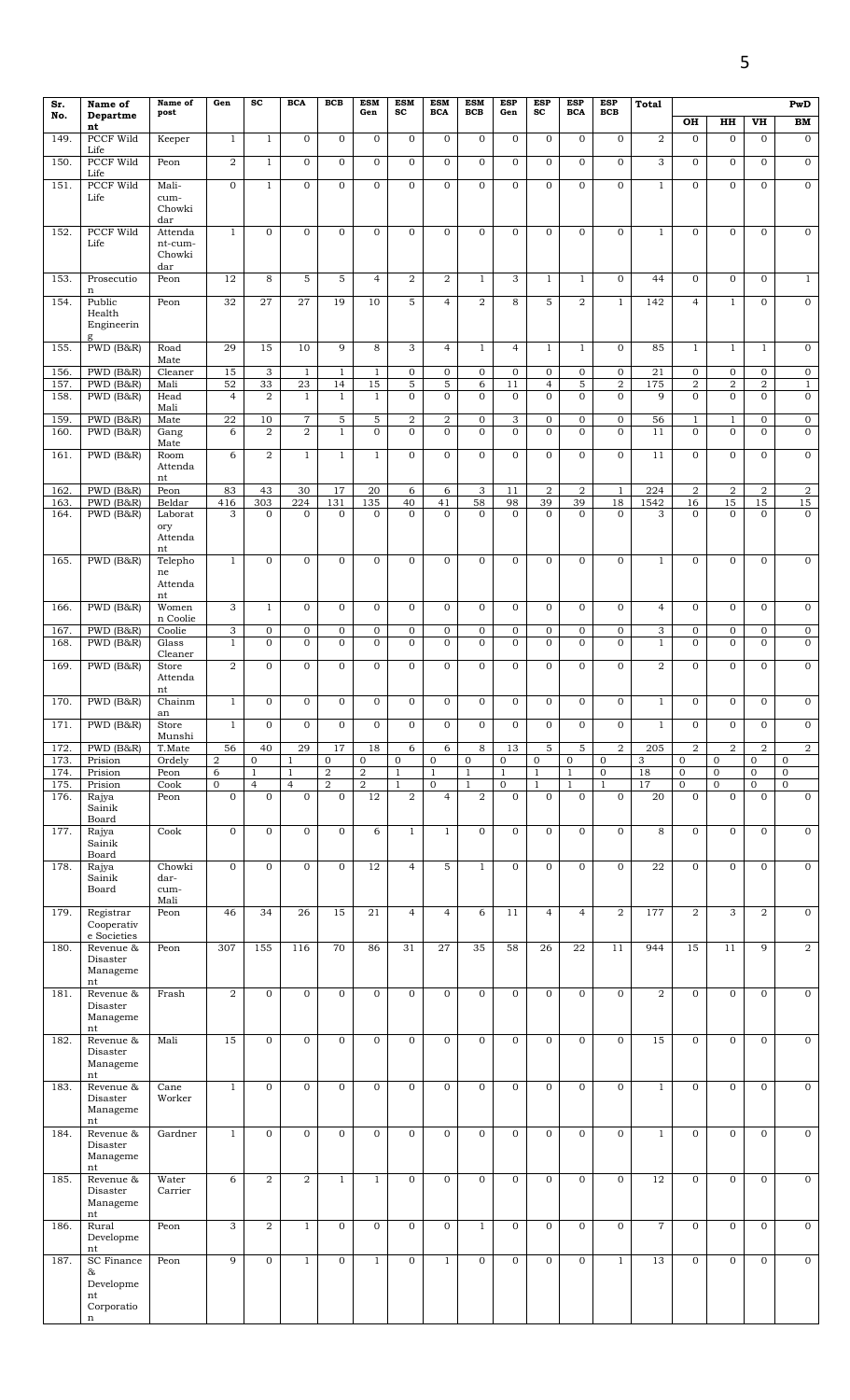| Sr.<br>No.   | Name of<br>Departme                               | Name of<br>post                    | Gen                 | $\operatorname{sc}$ | <b>BCA</b>                     | <b>BCB</b>        | <b>ESM</b><br>Gen              | <b>ESM</b><br>$\operatorname{sc}$ | <b>ESM</b><br><b>BCA</b>   | <b>ESM</b><br><b>BCB</b>     | <b>ESP</b><br>Gen              | <b>ESP</b><br>$\mathbf{sc}$  | <b>ESP</b><br><b>BCA</b>     | <b>ESP</b><br><b>BCB</b>     | Total          |                              |                              | PwD                          |                            |
|--------------|---------------------------------------------------|------------------------------------|---------------------|---------------------|--------------------------------|-------------------|--------------------------------|-----------------------------------|----------------------------|------------------------------|--------------------------------|------------------------------|------------------------------|------------------------------|----------------|------------------------------|------------------------------|------------------------------|----------------------------|
| 188.         | nt<br>Science &                                   | Peon                               | $\mathbf 0$         | $\mathbf{O}$        | $\mathbf{1}$                   | $\mathbf{O}$      | $\mathbf{0}$                   | $\mathbf{O}$                      | $\overline{0}$             | $\mathbf{0}$                 | $\mathbf{0}$                   | $\mathbf{0}$                 | $\mathbf{O}$                 | $\mathbf{O}$                 | $\mathbf{1}$   | OH<br>$\Omega$               | HH<br>$\mathbf 0$            | VH<br>$\mathbf{O}$           | BM<br>$\mathbf{0}$         |
| 189.         | Technology<br>Secondary                           | Peon                               | 615                 | 393                 | 315                            | 214               | 47                             | 8                                 | 6                          | $\overline{7}$               | $\overline{7}$                 | $\overline{4}$               | $\overline{3}$               | $\overline{2}$               | 1621           | 61                           | $\mathbf{1}$                 | $\mathbf{1}$                 | $\mathbf{1}$               |
| 190.         | Education<br>Skill                                | Peon                               | $\mathbf{0}$        | $\overline{4}$      | 3                              | 3                 | $\overline{2}$                 | $\mathbf{1}$                      | $\mathbf{1}$               | $\overline{2}$               | $\mathbf{1}$                   | $\mathbf{1}$                 | $\mathbf{0}$                 | $\mathbf{O}$                 | 18             | $\overline{0}$               | $\mathbf{0}$                 | $\mathbf{0}$                 | $\overline{0}$             |
|              | Developme<br>nt &                                 |                                    |                     |                     |                                |                   |                                |                                   |                            |                              |                                |                              |                              |                              |                |                              |                              |                              |                            |
|              | Industrial<br>Training                            |                                    |                     |                     |                                |                   |                                |                                   |                            |                              |                                |                              |                              |                              |                |                              |                              |                              |                            |
| 191.         | Skill<br>Developme                                | Worksh<br>op                       | 69                  | 68                  | 53                             | 34                | 30                             | 8                                 | 15                         | 19                           | 21                             | 8                            | 8                            | $\overline{4}$               | 337            | 3                            | 3                            | $\overline{4}$               | 3                          |
|              | nt and<br>industrial<br>training                  | Attenda<br>nt                      |                     |                     |                                |                   |                                |                                   |                            |                              |                                |                              |                              |                              |                |                              |                              |                              |                            |
| 192.         | Skill<br>Developme                                | Peon<br>cum                        | 63                  | 52                  | 39                             | 22                | 22                             | $\overline{7}$                    | 10                         | 12                           | 16                             | 6                            | 6                            | $\overline{4}$               | 259            | $\overline{2}$               | 3                            | 3                            | 2                          |
|              | nt and<br>industrial<br>training                  | chowkid<br>ar                      |                     |                     |                                |                   |                                |                                   |                            |                              |                                |                              |                              |                              |                |                              |                              |                              |                            |
| 193.         | Social<br>Justice &<br>Empowerm<br>ent            | Sanitary<br>Worker                 | $\mathbf{1}$        | $\overline{0}$      | $\overline{0}$                 | $\mathbf 0$       | $\mathbf{0}$                   | $\mathbf{0}$                      | $\overline{0}$             | $\mathbf{0}$                 | $\overline{0}$                 | $\mathbf{0}$                 | $\mathbf{0}$                 | $\mathbf{O}$                 | $\mathbf{1}$   | $\overline{0}$               | $\mathbf{0}$                 | $\mathbf{0}$                 | $\mathbf 0$                |
| 194.         | Social<br>Justice &<br>Empowerm                   | Peon                               | 14                  | $\overline{a}$      | 5                              | $\overline{4}$    | 3                              | $\mathbf{1}$                      | $\overline{2}$             | $\mathbf{1}$                 | $\overline{a}$                 | $\mathbf{1}$                 | $\mathbf{1}$                 | $\mathbf{O}$                 | 36             | $\overline{0}$               | $\mathbf{0}$                 | $\mathbf{1}$                 | $\mathbf 0$                |
| 195.         | ent<br>Social                                     | Lady                               | $\overline{2}$      | $\mathbf 0$         | $\mathbf{0}$                   | $\mathbf 0$       | $\mathbf{O}$                   | $\mathbf{O}$                      | $\mathbf 0$                | $\mathbf{O}$                 | $\mathbf{O}$                   | $\mathbf{0}$                 | $\mathbf 0$                  | $\mathbf{O}$                 | $\overline{2}$ | $\mathbf{O}$                 | $\mathbf{O}$                 | $\mathbf{0}$                 | $\mathbf 0$                |
|              | Justice &<br>Empowerm<br>ent                      | Attenda<br>nt                      |                     |                     |                                |                   |                                |                                   |                            |                              |                                |                              |                              |                              |                |                              |                              |                              |                            |
| 196.         | Social<br>Justice &<br>Empowerm                   | Attenda<br>nt                      | 3                   | $\mathbf{O}$        | $\mathbf{0}$                   | $\mathbf{O}$      | $\mathbf{0}$                   | $\mathbf{O}$                      | $\mathbf{0}$               | $\mathbf{0}$                 | $\mathbf{O}$                   | $\mathbf{0}$                 | $\mathbf{O}$                 | $\mathbf{O}$                 | 3              | $\mathbf{O}$                 | $\mathbf{0}$                 | $\mathbf{0}$                 | $\mathbf{0}$               |
| 197.         | ent<br>Social<br>Justice &<br>Empowerm            | Cook                               | $\boldsymbol{2}$    | $\overline{0}$      | $\mathbf{0}$                   | $\mathbf{0}$      | $\mathbf{0}$                   | $\mathbf{O}$                      | $\mathbf{0}$               | $\mathbf{0}$                 | $\mathbf{0}$                   | $\mathbf{0}$                 | $\mathbf{0}$                 | $\mathbf{O}$                 | $\overline{2}$ | $\mathbf{O}$                 | $\mathbf{0}$                 | $\mathbf{0}$                 | $\mathbf{0}$               |
| 198.         | ent<br>Social<br>Justice &                        | Helper                             | $\boldsymbol{2}$    | $\mathbf{O}$        | $\mathbf{0}$                   | $\mathbf 0$       | $\mathbf{0}$                   | $\mathbf{O}$                      | $\mathbf 0$                | $\mathbf{0}$                 | $\overline{0}$                 | $\mathbf{0}$                 | $\mathbf{O}$                 | $\mathbf{O}$                 | $\overline{2}$ | $\mathbf{O}$                 | $\mathbf{0}$                 | $\mathbf{0}$                 | $\mathbf 0$                |
| 199.         | Empowerm<br>ent<br>Social                         | Mali                               | $\mathbf{1}$        | $\overline{0}$      | $\overline{0}$                 | $\mathbf{O}$      | $\overline{0}$                 | $\mathbf{O}$                      | $\mathbf 0$                | $\overline{0}$               | $\overline{0}$                 | $\mathbf{0}$                 | $\overline{0}$               | $\overline{0}$               | $\mathbf{1}$   | $\mathbf{O}$                 | $\overline{0}$               | $\overline{0}$               | $\overline{0}$             |
|              | Justice &<br>Empowerm<br>ent                      |                                    |                     |                     |                                |                   |                                |                                   |                            |                              |                                |                              |                              |                              |                |                              |                              |                              |                            |
| 200.         | Sports &<br>Youth<br>Affairs                      | Ground<br>man                      | $\overline{4}$      | $\overline{2}$      | 3                              | $\mathbf{1}$      | $\mathbf{1}$                   | $\mathbf{1}$                      | $\overline{0}$             | $\mathbf{1}$                 | $\mathbf{0}$                   | $\mathbf{0}$                 | $\mathbf{O}$                 | $\mathbf{O}$                 | 13             | $\overline{0}$               | $\mathbf{0}$                 | $\overline{0}$               | $\mathbf 0$                |
| 201.         | Sports &<br>Youth<br>Affairs                      | Mali                               | 1                   | 1                   | 1                              | 0                 | 0                              | 0                                 | 0                          | 0                            | 1                              | 0                            | 0                            | 0                            | 4              | 0                            | 0                            | 0                            | 0                          |
| 202.<br>203. | Sports &<br>Youth<br>Affairs<br><b>State Seed</b> | Peon<br>Beldar                     | 6<br>$\overline{7}$ | $\overline{7}$<br>3 | $\overline{4}$<br>$\mathbf{1}$ | 3<br>$\mathbf{0}$ | $\overline{2}$<br>$\mathbf{0}$ | $\mathbf{O}$<br>$\overline{0}$    | $\mathbf 0$<br>$\mathbf 0$ | $\mathbf{1}$<br>$\mathbf{1}$ | $\overline{a}$<br>$\mathbf{0}$ | $\mathbf{1}$<br>$\mathbf{0}$ | $\mathbf{1}$<br>$\mathbf{O}$ | $\mathbf{O}$<br>$\mathbf{O}$ | 27<br>12       | $\mathbf{O}$<br>$\mathbf{0}$ | $\mathbf{1}$<br>$\mathbf{0}$ | $\mathbf{0}$<br>$\mathbf{0}$ | $\mathbf 0$<br>$\mathbf 0$ |
| 204.         | Certificate<br>Agency<br>State Seed               | Lab                                | $\overline{4}$      | $\mathbf{1}$        | $\mathbf{1}$                   | $\overline{0}$    | $\mathbf{0}$                   | $\mathbf{0}$                      | $\overline{0}$             | $\mathbf{0}$                 | $\mathbf{0}$                   | $\overline{0}$               | $\mathbf{0}$                 | $\overline{0}$               | 6              | $\overline{0}$               | $\overline{0}$               | $\overline{0}$               | $\mathbf{0}$               |
| 205.         | Certificate<br>Agency<br>State Seed               | Attenda<br>nt<br>Peon              | $\overline{2}$      | $\mathbf{1}$        | $\mathbf{1}$                   | $\mathbf{O}$      | $\overline{0}$                 | $\mathbf{O}$                      | $\mathbf{0}$               | $\overline{0}$               | $\overline{0}$                 | $\mathbf{0}$                 | $\overline{0}$               | $\overline{0}$               | $\overline{4}$ | $\mathbf{O}$                 | $\overline{0}$               | $\overline{0}$               | $\mathbf{0}$               |
|              | Certificatio<br>n Agency                          |                                    |                     |                     |                                |                   |                                |                                   |                            |                              |                                |                              |                              |                              |                |                              |                              |                              |                            |
| 206.         | State<br>Transport                                | Dak<br>Runner                      | $\boldsymbol{2}$    | $\overline{0}$      | $\overline{0}$                 | $\overline{0}$    | $\mathbf{0}$                   | $\mathbf{0}$                      | $\overline{0}$             | $\mathbf{0}$                 | $\mathbf{0}$                   | $\mathbf{0}$                 | $\mathbf{O}$                 | $\mathbf{O}$                 | $\overline{a}$ | $\overline{0}$               | $\mathbf{0}$                 | $\mathbf{0}$                 | $\mathbf 0$                |
| 207.         | State<br>Transport                                | Daftari                            | 3                   | $\mathbf{1}$        | $\mathbf{1}$                   | $\mathbf{1}$      | $\mathbf{1}$                   | $\overline{0}$                    | $\mathbf{0}$               | $\mathbf{0}$                 | $\overline{0}$                 | $\overline{0}$               | $\mathbf 0$                  | $\mathbf{O}$                 | $\overline{7}$ | $\mathbf{0}$                 | $\mathbf 0$                  | $\mathbf{0}$                 | $\mathbf 0$                |
| 208.         | State<br>Transport                                | Announ<br>cer                      | $\overline{4}$      | $\overline{2}$      | 2                              | $\mathbf{1}$      | $\mathbf{1}$                   | $\mathbf{0}$                      | $\mathbf{0}$               | $\mathbf{0}$                 | $\Omega$                       | $\mathbf{0}$                 | $\mathbf{0}$                 | $\mathbf{O}$                 | 10             | $\overline{0}$               | $\overline{0}$               | $\mathbf{0}$                 | $\mathbf{0}$               |
| 209.         | State<br>Transport                                | Mechani<br>cal<br>Helper           | 87                  | 65                  | 49                             | 29                | 29                             | 8                                 | 8                          | 12                           | 20                             | 8                            | 8                            | $\overline{4}$               | 327            | $\overline{4}$               | $\overline{4}$               | 5                            | $\overline{0}$             |
| 210.         | <b>State</b><br>Transport                         | Electrici<br>an<br>Helper          | 16                  | 12                  | 8                              | 5                 | 6                              | 2                                 | $\overline{2}$             | $\overline{2}$               | $\overline{4}$                 | $\mathbf{1}$                 | $\overline{2}$               | $\mathbf{1}$                 | 61             | $\mathbf{0}$                 | $\mathbf{1}$                 | $\mathbf{1}$                 | $\mathbf{0}$               |
| 211.         | State<br>Transport                                | Carpent<br>er                      | 9                   | 5                   | 3                              | 3                 | 3                              | $\mathbf{1}$                      | $\mathbf{1}$               | $\mathbf{1}$                 | $\overline{2}$                 | $\mathbf{1}$                 | $\mathbf{1}$                 | $\mathbf 0$                  | 30             | $\mathbf{0}$                 | $\mathbf{0}$                 | $\mathbf{1}$                 | $\mathbf 0$                |
| 212.         | State<br>Transport                                | Helper<br>Blacksm<br>ith<br>Helper | 16                  | 11                  | 8                              | 5                 | 6                              | $\overline{a}$                    | $\boldsymbol{2}$           | $\overline{2}$               | $\overline{4}$                 | $\mathbf{1}$                 | $\overline{2}$               | $\mathbf{1}$                 | 60             | $\mathbf{0}$                 | $\mathbf{1}$                 | $\mathbf{1}$                 | $\mathbf 0$                |
| 213.         | State<br>Transport                                | StoreMa<br>$\mathbf n$             | 9                   | $\overline{4}$      | 3                              | $\overline{2}$    | $\overline{2}$                 | $\mathbf 1$                       | $\mathbf{1}$               | $\mathbf{1}$                 | $\overline{2}$                 | $\mathbf{1}$                 | $\mathbf{1}$                 | $\mathbf{O}$                 | 27             | $\mathbf{0}$                 | $\mathbf{0}$                 | $\mathbf{1}$                 | $\mathbf 0$                |
| 214.         | State<br>Transport                                | Tyrema<br>n Helper                 | 29                  | 20                  | 15                             | 9                 | $\overline{9}$                 | 3                                 | 3                          | $\overline{4}$               | $\overline{7}$                 | 3                            | $\overline{2}$               | $\mathbf{1}$                 | 105            | $\mathbf{1}$                 | $\mathbf{1}$                 | $\mathbf{1}$                 | $\mathbf{1}$               |
| 215.         | State<br>Transport                                | Welder<br>Helper                   | 16                  | 11                  | 8                              | 5                 | 6                              | $\overline{2}$                    | $\overline{a}$             | $\overline{2}$               | $\overline{4}$                 | $\mathbf{1}$                 | $\overline{2}$               | $\mathbf{1}$                 | 60             | $\overline{0}$               | $\mathbf{1}$                 | $\mathbf{1}$                 | $\mathbf 0$                |
| 216.         | State<br>Transport                                | Battery<br>Attenda<br>nt<br>Helper | 9                   | 5                   | 3                              | 3                 | $\overline{2}$                 | $\mathbf{1}$                      | $\mathbf{1}$               | $\mathbf{1}$                 | $\overline{2}$                 | $\mathbf{1}$                 | $\mathbf{1}$                 | $\Omega$                     | 29             | $\Omega$                     | $\mathbf{0}$                 | $\mathbf{1}$                 | $\mathbf{0}$               |
| 217.         | State<br>Transport                                | Peon                               | 25                  | 19                  | 14                             | 9                 | $\overline{9}$                 | 2                                 | 3                          | 3                            | 6                              | $\overline{2}$               | $\overline{2}$               | $\mathbf{1}$                 | 95             | $\mathbf{1}$                 | $\mathbf{1}$                 | $\mathbf{1}$                 | $\mathbf 0$                |
| 218.         | State<br>Transport                                | Peon                               | 8                   | $\overline{4}$      | 3                              | $\overline{a}$    | $\overline{2}$                 | $\mathbf{1}$                      | $\mathbf{1}$               | $\mathbf{1}$                 | $\mathbf{1}$                   | $\mathbf{1}$                 | $\mathbf 0$                  | $\overline{0}$               | 24             | $\overline{0}$               | $\mathbf 0$                  | $\mathbf{0}$                 | $\mathbf 0$                |
| 219.         | State<br>Vigilance                                | Water<br>Carrier                   | 3                   | $\mathbf{1}$        | $\mathbf{1}$                   | $\overline{0}$    | $\overline{0}$                 | $\mathbf{0}$                      | $\overline{0}$             | $\mathbf{0}$                 | $\mathbf{0}$                   | $\mathbf{0}$                 | $\mathbf{0}$                 | $\mathbf{O}$                 | 5              | $\mathbf{0}$                 | $\mathbf{0}$                 | $\mathbf{0}$                 | $\mathbf 0$                |
| 220.         | Bureau<br>State                                   | Peon                               | $_{\rm 3}$          | $\overline{a}$      | $\mathbf{1}$                   | $\mathbf{1}$      | $1\,$                          | $\mathbf{0}$                      | $\mathbf 0$                | $\mathbf 0$                  | $\boldsymbol{0}$               | $\mathbf{O}$                 | $\mathbf 0$                  | $\mathbf{0}$                 | 8              | $\mathbf 0$                  | $\mathbf 0$                  | $\mathbf 0$                  | $\mathbf 0$                |
|              | Vigilance<br>Bureau                               |                                    |                     |                     |                                |                   |                                |                                   |                            |                              |                                |                              |                              |                              |                |                              |                              |                              |                            |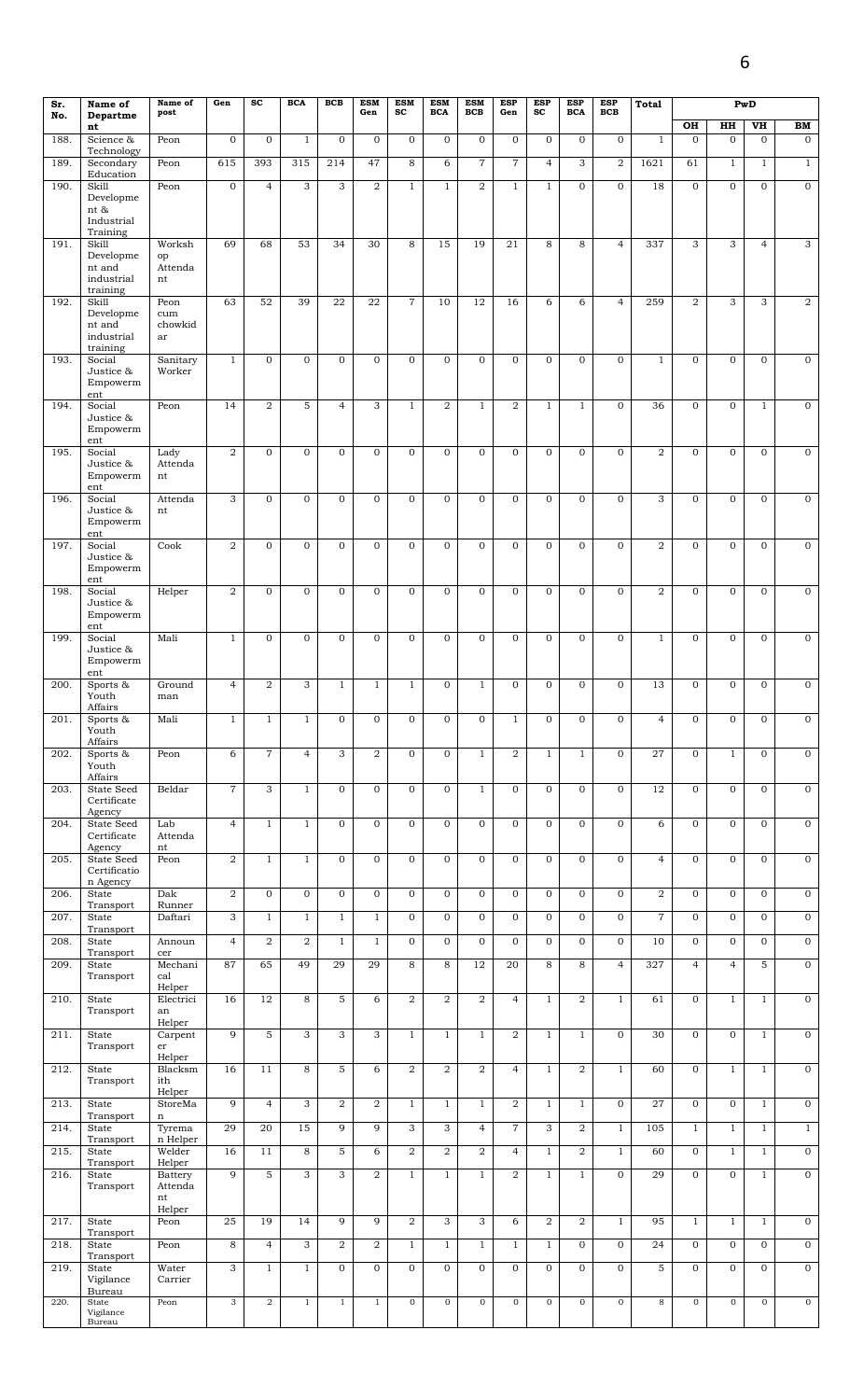| Sr.  | Name of<br>Departme                                          | Name of<br>post                | Gen            | <b>SC</b>      | <b>BCA</b>     | BCB            | <b>ESM</b><br>Gen | <b>ESM</b><br><b>SC</b> | <b>ESM</b><br><b>BCA</b> | <b>ESM</b><br><b>BCB</b> | <b>ESP</b><br>Gen | <b>ESP</b><br>sc | <b>ESP</b><br><b>BCA</b> | <b>ESP</b><br>BCB       | <b>Total</b>    |                         |                | PwD            |                  |
|------|--------------------------------------------------------------|--------------------------------|----------------|----------------|----------------|----------------|-------------------|-------------------------|--------------------------|--------------------------|-------------------|------------------|--------------------------|-------------------------|-----------------|-------------------------|----------------|----------------|------------------|
| No.  | nt                                                           |                                |                |                |                |                |                   |                         |                          |                          |                   |                  |                          |                         |                 | OH                      | HH             | V <sub>H</sub> | BM               |
| 221. | Supplies &<br>Disposals                                      | Peon                           | $\overline{4}$ | $\overline{2}$ | $\overline{2}$ | $\mathbf{O}$   | $\mathbf{O}$      | $\mathbf{0}$            | $\mathbf{0}$             | $\mathbf{1}$             | $\mathbf{1}$      | $\mathbf{0}$     | $\mathbf{0}$             | $\mathbf{O}$            | 10              | $\Omega$                | $\mathbf{O}$   | $\overline{0}$ | $\overline{0}$   |
| 222. | Technical<br>Education                                       | Lady<br>Attenda                | 3              | $\mathbf{O}$   | $\mathbf{0}$   | $\mathbf{O}$   | $\mathbf{0}$      | $\mathbf{0}$            | $\mathbf{0}$             | $\mathbf{0}$             | $\mathbf 0$       | $\mathbf{O}$     | $\mathbf{O}$             | 0                       | 3               | $\mathbf 0$             | $\mathbf{0}$   | $\mathbf 0$    | $\overline{0}$   |
| 223. | Technical<br>Education                                       | nt<br>Peon                     | 26             | $\overline{5}$ | $\overline{5}$ | 6              | 6                 | $\overline{0}$          | $\overline{2}$           | $\mathbf{1}$             | $\overline{4}$    | $\mathbf{1}$     | $\mathbf{0}$             | $\overline{0}$          | 56              | $\overline{a}$          | $\mathbf{0}$   | $\overline{0}$ | $\overline{0}$   |
| 224. | Technical<br>Education                                       | Hostel<br>Attenda              | $\overline{2}$ | $\mathbf{O}$   | $\mathbf{0}$   | $\mathbf{O}$   | $\mathbf{O}$      | $\mathbf{0}$            | $\mathbf{0}$             | $\mathbf{0}$             | $\mathbf{O}$      | $\mathbf{O}$     | $\mathbf{O}$             | $\overline{O}$          | $\overline{2}$  | $\mathbf{0}$            | $\mathbf{0}$   | $\mathbf{O}$   | $\overline{0}$   |
| 225. | Technical<br>Education                                       | nt<br>Attenda<br>nt            | $\mathbf{1}$   | $\overline{0}$ | $\Omega$       | $\mathbf{O}$   | $\overline{0}$    | $\overline{0}$          | $\mathbf{0}$             | $\mathbf{0}$             | $\overline{0}$    | $\mathbf{O}$     | $\overline{0}$           | $\overline{0}$          | $\mathbf{1}$    | $\mathbf{0}$            | $\mathbf{0}$   | $\overline{0}$ | $\mathbf 0$      |
| 226. | Technical                                                    | (Constr<br>uction)<br>Class iv | 3              | $\mathbf{0}$   | $\mathbf{0}$   | $\mathbf{O}$   | $\overline{O}$    | $\mathbf{0}$            | $\mathbf{0}$             | $\mathbf{0}$             | $\overline{0}$    | $\mathbf{O}$     | $\overline{0}$           | 0                       | 3               | $\overline{0}$          | $\mathbf{0}$   | $\mathbf{O}$   | $\mathbf{0}$     |
| 227. | Education<br>Technical                                       | (Peon)<br>Sewerm               | 2              | $\mathbf{0}$   | $\mathbf{0}$   | $\mathbf{O}$   | $\overline{0}$    | $\overline{0}$          | $\Omega$                 | $\mathbf{0}$             | $\overline{0}$    | $\mathbf{0}$     | $\mathbf{O}$             | $\overline{0}$          | $\overline{2}$  | $\Omega$                | $\mathbf{0}$   | $\mathbf{0}$   | $\mathbf 0$      |
| 228. | Education<br>Technical<br>Education                          | an<br>Plumber<br>cum           | $\mathbf{1}$   | $\overline{0}$ | $\Omega$       | $\Omega$       | $\mathbf{O}$      | $\overline{0}$          | $\Omega$                 | $\mathbf{0}$             | $\overline{0}$    | $\Omega$         | $\mathbf{O}$             | $\overline{0}$          | $\mathbf{1}$    | $\Omega$                | $\mathbf{0}$   | $\overline{0}$ | $\overline{0}$   |
|      |                                                              | pump<br>Operato<br>$\mathbf r$ |                |                |                |                |                   |                         |                          |                          |                   |                  |                          |                         |                 |                         |                |                |                  |
| 229. | Town &<br>Country<br>Planning                                | Ferro<br>Khallasi              | $\overline{7}$ | 3              | $\overline{2}$ | $\overline{2}$ | $\mathbf{1}$      | $\mathbf{1}$            | $\mathbf{0}$             | $\overline{2}$           | $\mathbf{1}$      | $\mathbf{0}$     | $\overline{0}$           | $\overline{0}$          | $\overline{19}$ | $\overline{0}$          | $\mathbf 0$    | $\overline{0}$ | $\mathbf 0$      |
| 230. | Town &<br>Country<br>Planning                                | Peon                           | 38             | 16             | 12             | $\overline{7}$ | 6                 | $\mathbf{1}$            | $\mathbf{1}$             | 3                        | 5                 | $\overline{a}$   | $\overline{2}$           | $\overline{0}$          | 93              | 3                       | $\mathbf{0}$   | $\mathbf{O}$   | $\overline{0}$   |
| 231. | Town &<br>Country<br>Planning                                | Khalasi                        | 9              | $\overline{4}$ | $\overline{4}$ | $\overline{2}$ | $\mathbf{1}$      | $\overline{0}$          | $\mathbf{1}$             | $\mathbf{1}$             | $\overline{2}$    | $\mathbf{1}$     | $\mathbf{1}$             | $\overline{0}$          | 26              | $\mathbf{1}$            | $\mathbf 0$    | $\mathbf{0}$   | $\mathbf 0$      |
| 232. | Treasury &<br>Account                                        | Peon                           | $\overline{a}$ | $\overline{a}$ | $\mathbf{1}$   | $\mathbf{1}$   | $\mathbf{0}$      | $\mathbf 0$             | $\mathbf{0}$             | $\mathbf 0$              | $\mathbf 0$       | $\mathbf 0$      | $\mathbf 0$              | $\mathbf 0$             | 6               | $\mathbf{0}$            | $\mathbf{0}$   | $\mathbf 0$    | $\mathbf 0$      |
| 233. | Treasury &<br>Account<br>Departmen                           | Peon                           | 39             | 19             | 16             | 10             | 6                 | $\overline{0}$          | $\mathbf{0}$             | $\Omega$                 | 10                | $\mathbf{O}$     | $\mathbf{0}$             | $\overline{0}$          | 100             | $\overline{2}$          | $\mathbf{0}$   | $\mathbf{1}$   | $\mathbf{1}$     |
| 234. | t<br>Urban<br>Estate                                         | Peon                           | $\overline{4}$ | $\overline{4}$ | $\overline{2}$ | $\overline{2}$ | $\overline{2}$    | $\overline{0}$          | $\mathbf{1}$             | $\overline{0}$           | $\overline{0}$    | $\mathbf{0}$     | $\mathbf{0}$             | $\overline{0}$          | 15              | $\overline{0}$          | $\mathbf{0}$   | $\overline{0}$ | $\mathbf 0$      |
| 235. | Urban<br>Local<br><b>Bodies</b>                              | Peon                           | 82             | 50             | 35             | 24             | 24                | $6\overline{6}$         | $\overline{7}$           | 6                        | $\overline{9}$    | $\overline{4}$   | $\overline{3}$           | 3                       | 253             | 3                       | $\overline{a}$ | $\overline{2}$ | $\overline{3}$   |
| 236. | Urban<br>Local<br><b>Bodies</b>                              | Mali                           | 75             | 34             | 25             | 15             | 15                | $\overline{4}$          | 5                        | 5                        | 10                | $\overline{4}$   | $\overline{4}$           | $\overline{a}$          | 198             | $\overline{2}$          | $\overline{2}$ | $\,1$          | $\overline{2}$   |
| 237. | Urban<br>Local<br><b>Bodies</b>                              | Mali-<br>cum-<br>Chowki        | 52             | 18             | 12             | $\overline{7}$ | $\overline{7}$    | $\overline{2}$          | 3                        | 3                        | $\overline{4}$    | $\overline{a}$   | $\overline{2}$           | $\mathbf{1}$            | 113             | $\mathbf{1}$            | $\mathbf{1}$   | $\mathbf{1}$   | $\mathbf{1}$     |
| 238. | Urban<br>Local<br><b>Bodies</b>                              | dar<br>Beldar                  | 76             | 35             | 30             | 14             | 14                | 5                       | 5                        | 6                        | 5                 | 3                | 3                        | $\overline{\mathbf{2}}$ | 198             | $\overline{\mathbf{2}}$ | $\overline{2}$ | $\mathbf{1}$   | $\overline{a}$   |
| 239. | Urban<br>Local<br><b>Bodies</b>                              | Bill<br>distribut<br>or        | 5              | $\overline{3}$ | $\mathbf{1}$   | $\overline{2}$ | $\mathbf{1}$      | $\mathbf{0}$            | $\mathbf{1}$             | $\mathbf{0}$             | $\mathbf{1}$      | $\mathbf{1}$     | $\mathbf{1}$             | $\overline{0}$          | 16              | $\overline{0}$          | $\mathbf{0}$   | $\mathbf{O}$   | $\boldsymbol{0}$ |
| 240. | Urban<br>Local<br><b>Bodies</b>                              | Electrici<br>an<br>Helper      | $\mathbf{0}$   | $\mathbf{1}$   | $\mathbf{1}$   | $\mathbf{O}$   | $\mathbf{1}$      | $\overline{0}$          | $\mathbf{0}$             | $\mathbf{0}$             | $\mathbf{1}$      | $\mathbf{0}$     | $\mathbf{0}$             | $\mathbf{O}$            | $\overline{4}$  | $\mathbf{0}$            | $\mathbf{0}$   | $\mathbf 0$    | $\mathbf 0$      |
| 241. | Urban<br>Local<br><b>Bodies</b>                              | Mechani<br>cal<br>Helper       | $\mathbf 0$    | $\mathbf{1}$   | $\mathbf{1}$   | $\mathbf{O}$   | $\overline{0}$    | $\mathbf{0}$            | $\mathbf{0}$             | $\mathbf{0}$             | $\mathbf{O}$      | $\mathbf{O}$     | $\overline{0}$           | $\overline{0}$          | $\overline{2}$  | $\overline{0}$          | $\mathbf{0}$   | $\overline{0}$ | $\boldsymbol{0}$ |
| 242. | Urban<br>Local<br><b>Bodies</b>                              | Cleaner                        | $\mathbf{0}$   | $\mathbf{1}$   | $\mathbf{O}$   | $\mathbf{1}$   | $\mathbf{1}$      | $\mathbf 0$             | $\mathbf{1}$             | $\mathbf{0}$             | $\mathbf 0$       | $\mathbf{O}$     | $\mathbf{O}$             | $\overline{0}$          | $\overline{4}$  | $\overline{0}$          | $\mathbf 0$    | $\mathbf 0$    | $\mathbf 0$      |
| 243. | Urban<br>Local                                               | Lab<br>Assistan                | $\mathbf{1}$   | $\mathbf{O}$   | $\mathbf{0}$   | $\mathbf{O}$   | $\mathbf{0}$      | $\mathbf{O}$            | $\mathbf{0}$             | $\mathbf{0}$             | $\mathbf{O}$      | $\mathbf{0}$     | $\mathbf{O}$             | $\mathbf{O}$            | $\mathbf{1}$    | $\mathbf{O}$            | $\mathbf{0}$   | $\mathbf{O}$   | $\mathbf 0$      |
| 244. | <b>Bodies</b><br>Urban<br>Local<br><b>Bodies</b>             | t<br>Asstt.<br>Pump<br>Operato | $\overline{7}$ | $\overline{4}$ | 3              | $\overline{a}$ | $\mathbf{1}$      | $\mathbf{1}$            | $\mathbf{1}$             | $\mathbf{O}$             | $\mathbf{1}$      | $\mathbf{0}$     | $\mathbf{O}$             | $\overline{0}$          | 20              | $\mathbf{0}$            | $\mathbf{0}$   | $\mathbf{O}$   | $\mathbf 0$      |
| 245. | Urban<br>Local                                               | $\mathbf{r}$<br>Oil Man        | $\mathbf{0}$   | $\mathbf{1}$   | $\mathbf{0}$   | $\mathbf{O}$   | $\mathbf{O}$      | $\mathbf 0$             | $\mathbf{0}$             | $\mathbf{0}$             | $\mathbf{O}$      | $\mathbf{0}$     | $\mathbf{O}$             | $\overline{0}$          | $\mathbf{1}$    | $\mathbf{0}$            | $\mathbf 0$    | $\mathbf 0$    | $\mathbf 0$      |
| 246. | <b>Bodies</b><br>Urban<br>Local                              | Keyman                         | $\mathbf{0}$   | $\mathbf{0}$   | $\mathbf{0}$   | $\mathbf{1}$   | $\mathbf{1}$      | $\mathbf{1}$            | $\mathbf{1}$             | $\mathbf{0}$             | $\mathbf{O}$      | $\mathbf{0}$     | $\mathbf{O}$             | $\mathbf{O}$            | $\overline{4}$  | $\mathbf{0}$            | $\mathbf 0$    | $\mathbf 0$    | $\mathbf 0$      |
| 247. | <b>Bodies</b><br>Urban<br>Local                              | Lab.<br>Attenda                | $\mathbf{1}$   | $\overline{0}$ | $\mathbf{0}$   | $\mathbf{O}$   | $\overline{0}$    | $\overline{0}$          | $\mathbf{0}$             | $\overline{0}$           | $\overline{0}$    | $\mathbf{0}$     | $\mathbf{0}$             | $\overline{0}$          | $\mathbf{1}$    | $\overline{0}$          | $\mathbf 0$    | $\mathbf 0$    | $\overline{0}$   |
| 248. | <b>Bodies</b><br>Urban<br>Local                              | nt<br>Lady<br>Attenda          | $\mathbf{1}$   | $\mathbf 0$    | $\mathbf{0}$   | $\mathbf 0$    | $\mathbf 0$       | $\mathbf{O}$            | $\mathbf{O}$             | $\boldsymbol{0}$         | $\mathbf{O}$      | $\mathbf 0$      | $\mathbf 0$              | $\mathbf 0$             | $1\,$           | $\mathbf{0}$            | $\mathbf 0$    | $\mathbf 0$    | $\mathbf 0$      |
| 249. | <b>Bodies</b><br>Urban<br>Local                              | nt<br>Boat<br>Keeper           | $\overline{1}$ | $\overline{1}$ | $\mathbf{1}$   | $\mathbf 0$    | $\mathbf 0$       | $\mathbf 0$             | $\mathbf 0$              | $\mathbf 0$              | $\mathbf 0$       | $\mathbf 0$      | $\mathbf 0$              | 0                       | $\overline{3}$  | $\mathbf{0}$            | $\mathbf 0$    | $\mathbf 0$    | $\mathbf 0$      |
| 250. | <b>Bodies</b><br>Urban<br>Local                              | Khalasi                        | $\mathbf{1}$   | $\mathbf{1}$   | $\mathbf{1}$   | $\mathbf 0$    | $\mathbf 0$       | $\mathbf 0$             | $\mathbf{0}$             | $\mathbf 0$              | $\mathbf 0$       | $\mathbf 0$      | $\mathbf 0$              | 0                       | 3               | $\mathbf{0}$            | $\mathbf 0$    | $\mathbf 0$    | $\mathbf 0$      |
| 251. | <b>Bodies</b><br>Urban<br>Local<br><b>Bodies</b><br>cum Fire | Peon-<br>cum-<br>chowkid<br>ar | 5              | $\overline{2}$ | $\mathbf{1}$   | $\mathbf{1}$   | $\mathbf{1}$      | $\mathbf 0$             | $\mathbf{0}$             | $\mathbf{0}$             | $\mathbf 0$       | $\mathbf{O}$     | $\mathbf 0$              | 0                       | 10              | $\mathbf{0}$            | $\mathbf{0}$   | $\mathbf 0$    | $\mathbf{0}$     |
| 252. | Service<br>Welfare of                                        | Peon                           | 19             | $\overline{2}$ | 5              | 3              | $\mathbf{1}$      | $\overline{a}$          | 2                        | 3                        | 3                 | $\overline{2}$   | $\overline{2}$           | $\mathbf{1}$            | 45              | 3                       | $\mathbf 0$    | $\mathbf 0$    | $\mathbf 0$      |
| 253. | SC & BC<br>Women &<br>Child<br>Developme<br>nt               | Peon                           | 26             | 17             | 13             | $\overline{7}$ | 12                | 3                       | $\overline{4}$           | 6                        | $\mathbf{1}$      | $\mathbf{1}$     | $\mathbf{1}$             | $\mathbf{1}$            | 92              | $\mathbf{1}$            | $\mathbf{1}$   | $\mathbf{1}$   | $\overline{0}$   |